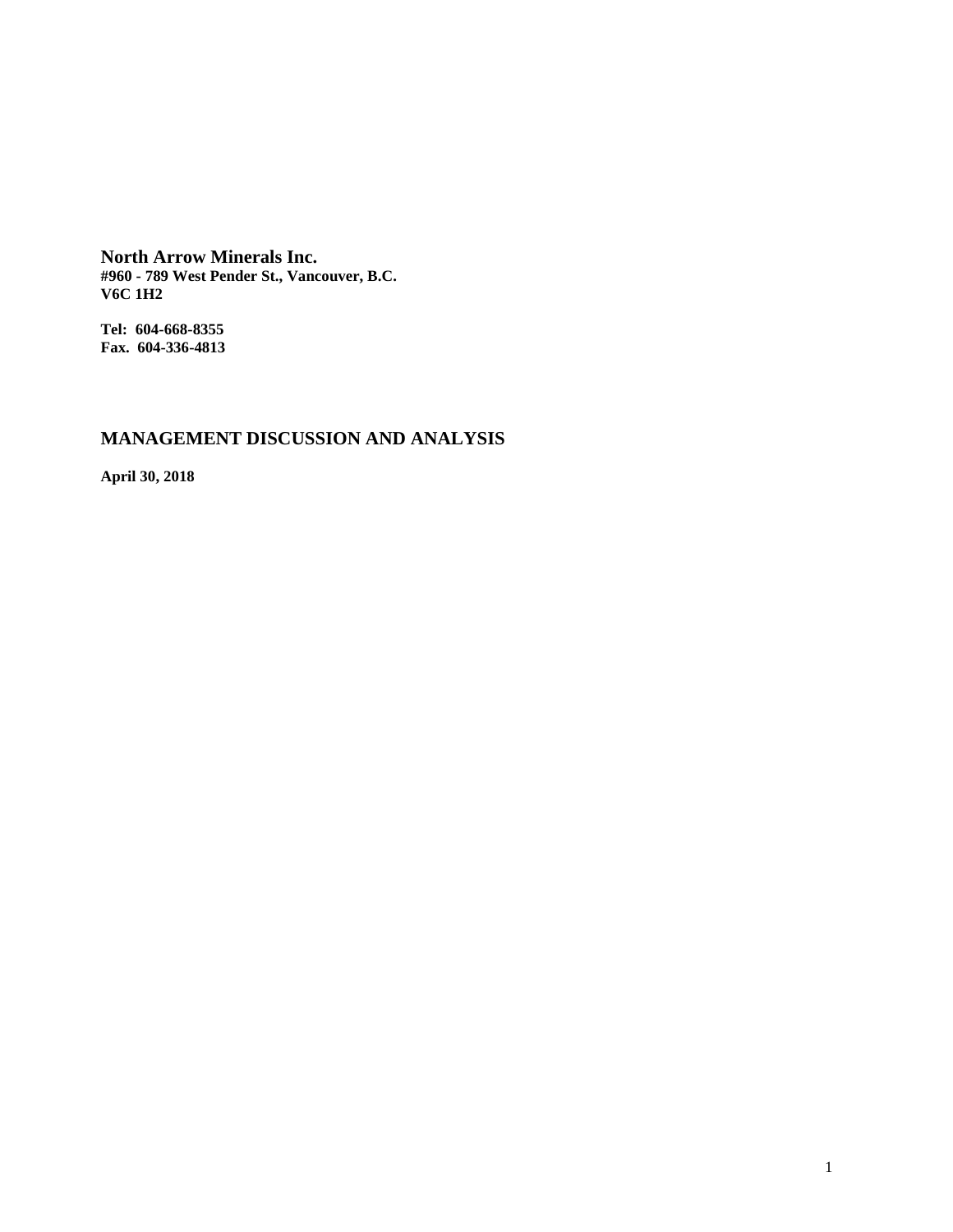# **Form 51-102 F1 Management Discussion and Analysis ("MD&A") North Arrow Minerals Inc. Containing Information up to and including July 5, 2018**

# **Description of Business**

North Arrow Minerals Inc. ("North Arrow", "NAR" or the "Company") is a Canadian mineral exploration company focused on evaluating prospective diamond exploration properties in Canada. The Company's key diamond properties include the Naujaat (Nunavut), Mel (Nunavut), Pikoo (Saskatchewan), Lac de Gras (Northwest Territories), and Loki (Northwest Territories) projects. Shares of the Company trade on the TSX Venture Exchange ("TSXV") under the symbol NAR.

The following discussion and analysis of the Company's financial condition and results of operations for the year ended April 30, 2018 should be read in conjunction with the audited financial statements of the Company for the years ended April 30, 2018 and April 30, 2017, together with the notes thereto. The MD&A supplements but does not form part of the audited financial statements of the Company. The Company's financial statements have been prepared in accordance with International Financial Reporting Standards ("IFRS").

Unless otherwise noted, all currency amounts are stated in Canadian dollars.

# **Forward Looking Statements**

This document may contain "forward-looking statements" within the meaning of Canadian securities legislation and the United States Private Securities Litigation Reform Act of 1995. These forward-looking statements are made as of the date of this document and the Company does not intend, and does not assume any obligation, to update these forward-looking statements, except as required by law.

Forward-looking statements relate to future events or future performance and reflect management's expectations or beliefs regarding future events and include, but are not limited to, statements with respect to sources of and anticipated financing requirements, the estimation of mineral reserves and resources, the realization of mineral reserve estimates, the timing and amount of estimated future production, costs of production, capital expenditures, success of mining operations, environmental risks, unanticipated reclamation expenses, title disputes or claims and limitations on insurance coverage.

These forward-looking statements include, among others, statements with respect to the Company's objectives for the ensuing year, our medium and long-term goals, and strategies to achieve those objectives and goals, as well as statements with respect to our beliefs, plans, objectives, expectations, anticipations, estimates and intentions. The words "may," "could," "should," "would," "suspect," "outlook," "believe," "plan," "anticipate," "estimate," "expect," "intend," and words and expressions of similar import are intended to identify forward-looking statements. In particular, statements regarding the Company's future operations, future exploration and development activities or other development plans and estimated future financing requirements contain forward-looking statements.

All forward-looking statements and information are based on the Company's current beliefs as well as assumptions made by and information currently available to the Company concerning anticipated financial performance, business prospects, strategies, regulatory developments, development plans, exploration, development and mining activities and commitments. Although management considers these assumptions to be reasonable based on information currently available to it, they may prove to be incorrect.

By their very nature, forward-looking statements involve inherent risks and uncertainties, both general and specific, and risks exist that predictions, forecasts, projections and other forward-looking statements will not be achieved. We caution readers not to place undue reliance on these statements as a number of important factors could cause the actual results to differ materially from the beliefs, plans, objectives, expectations, anticipations, estimates and intentions expressed in such forward-looking statements.

These factors include, but are not limited to, developments in world financial and commodity markets, risks relating to fluctuations in the Canadian dollar and other currencies relative to the US dollar, changes in exploration plans due to exploration results and changing budget priorities of the Company or its joint venture partners, changes in project parameters as plans continue to be refined; possible variations in ore reserves, grade or recovery rates; accidents, labour disputes and other risks of the mining industry; delays in obtaining governmental approvals or financing, the effects of competition in the markets in which the Company operates, the impact of changes in the laws and regulations regulating mining exploration and development, judicial or regulatory judgments and legal proceedings, operational and infrastructure risks, and the Company's anticipation of and success in managing the foregoing risks. The Company cautions that the foregoing list of factors that may affect future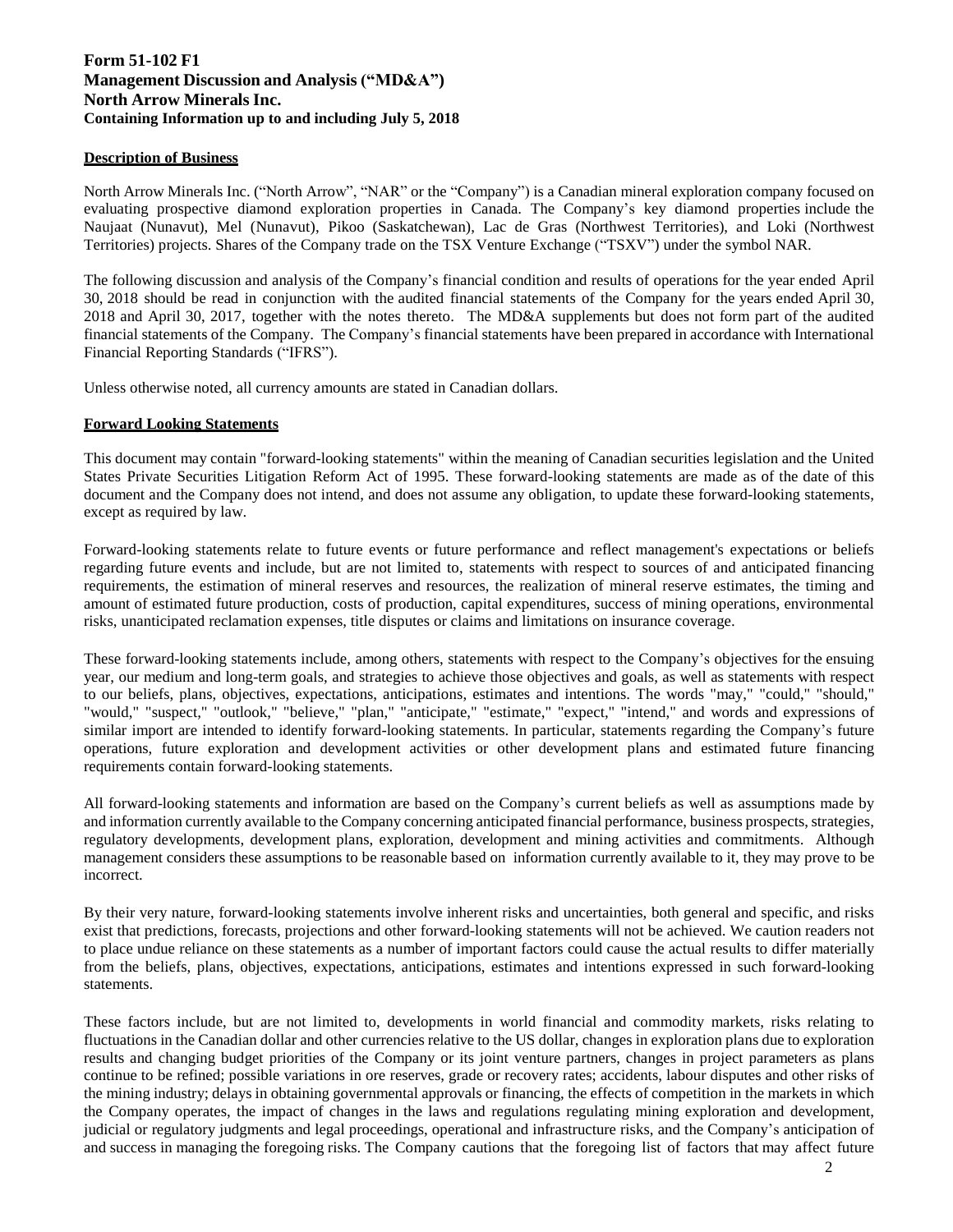results is not exhaustive. When relying on our forward-looking statements to make decisions with respect to the Company, investors and others should carefully consider the foregoing factors and other uncertainties and potential events. The Company does not undertake to update any forward-looking statement, whether written or oral, that may be made from time to time by the Company or on our behalf, except as required by law.

# **Highlights for the year ended April 30, 2018 and subsequent events up to July 5, 201**

# Naujaat project, NU

- During the year ended April 30, 2018, the Company completed a summer drilling and bulk sampling program at the Q1-4 kimberlite. A total of 3,469 m of drilling was completed in 11 holes, of which 2,440 m of kimberlite was intersected. Samples of the kimberlite intersections are being used for petrography, indicator and microdiamond analysis and will contribute to a new geological model of the kimberlite. A 250-bag mini-bulk sample and two seacans of kimberlite drill core samples were shipped from Naujaat to Thunder Bay for processing.
- On February 28, 2018, the Company reported final processing results from the mini-bulk sample including the recovery of 1,991 diamonds greater than +1DTC, weighing 64.25 carats, from 209.84 tonnes of kimberlite. The three largest recovered diamonds were 5.25, 2.09 and 1.06 carats. Yellow diamonds, representing a range of hues and tones, represent approximately 10.7% (by stone count) and 21.2% (by carat weight) of the diamonds recovered.
- On March 28, 2017 the Company reported diamond recoveries from composited mini-bulk samples of drill core form four units of the Q1-4 kimberlite. The samples were intended to recover diamonds greater than 0.425mm in size and the results used to help interpret the overall diamond content and characteristics from each unit.

# Mel project, NU

- During the year ended April 30, 2018, the Company discovered the ML-8 kimberlite during four days of detailed prospecting on the Mel property.
- On October 16, 2017, the Company announced a 62.1 kg sample of the ML-8 kimberlite had returned 23 diamonds larger than the 0.106mm sieve size including a single diamond larger than the 0.85mm sieve size.
- On January 22, 2018, the Company announced that it had staked mineral claims to increase the size of project area from 7,500 ha to 56,075 ha.
- The Company has initiated plans to mobilize an exploration drill to the Mel project. The drill is presently located approximately 140km from the property and will be used for a planned summer 2018 drilling program.

#### Pikoo project, Sk

• During the year ended April 30, 2018 the Company completed a till sampling program at the Pikoo project. Forty two till samples were collected in the southern part of the property to better define the South Pikoo and Bear Lake kimberlite indicator mineral trains.

#### Lac de Gras project, NT

- During the year ended April 30, 2018, the Lac de Gras joint venture, operated by partner Dominion Diamond Mines ("Dominion"), continued with an approved \$2.8M (F2018) exploration program including ground geophysics and the completion of an airborne geophysical survey over portions of the joint venture property. Planned exploration drilling was not completed.
- During the year ended April 30, 2018 the joint venture approved and initiated a \$2.88M exploration drilling program for calendar 2018 (C2018). Dominion mobilized for a spring field program including RC and core drilling as well as ground geophysical surveys.

#### Loki project, NT

- During the year ended April 30, 2018 the Company completed a 302-line km helicopter borne electromagnetic and magnetic survey of several targets within the Loki project, including the EG05, EG01N, EG01S, EG02, and EG113 kimberlites. The Company also completed detailed ground magnetic surveys over 6 priority targets in the south Loki area.
- During the year ended April 30, 2018 the Company completed an exploration drilling program intended to further test the diamondiferous EG05 kimberlite as well as a number of new targets defined by ground geophysical surveys and having good kimberlite indicator mineral support. On April 5, 2018, the Company announced the discovery of the 465 kimberlite during this program.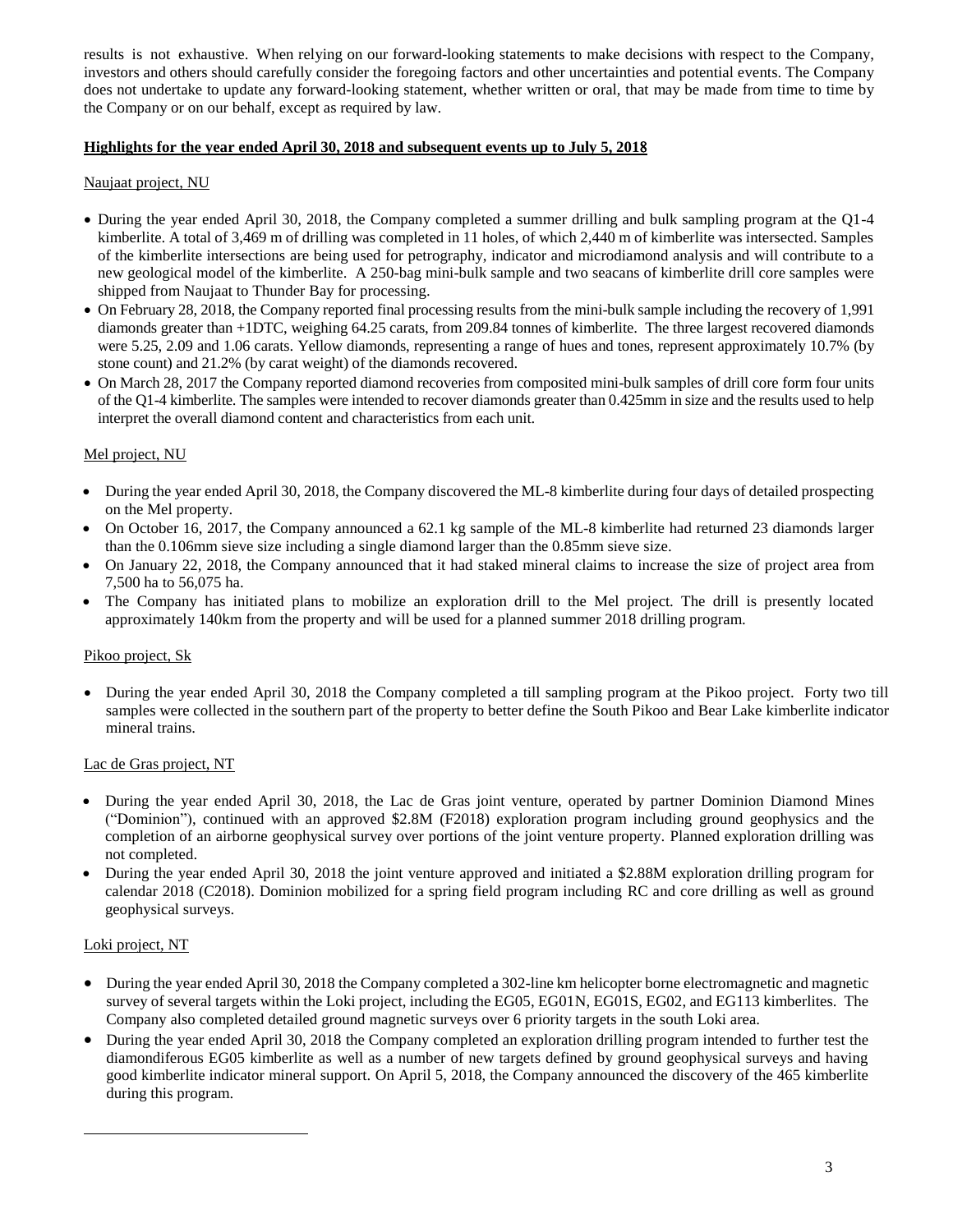# June 19, 2018 Financing

Subsequent to the year ended April 30, 2018, effective June 19, 2018, the Company completed both a non-brokered private placement of flow through shares at a price of \$0.20 per share and a concurrent placement of non-flow through units for gross proceeds of \$3,128,892. Each non-flow through unit was issued at a price of \$0.17 and consisted of a common share and a common share purchase warrant. Each warrant will entitle the holder to purchase an additional share of the Company at a price of \$0.30 per share for a period of two years. Additionally, if the closing price of the Company's shares is at or above \$0.40 for a period of 10 consecutive trading days the expiry date of the warrants may be accelerated to the date that is 30 trading days after the acceleration trigger date.

A summary of the exploration activities for the Company follows, as well as a description of other corporate activities. These summaries include some discussion of management's future exploration plans. The reader is cautioned that actual results, performance or achievements may be materially different from those implied or expressed in these statements. The Company's exploration programs are subject to change from time to time, based on the analysis of results and changing corporate priorities, exploration targets and funding consideration.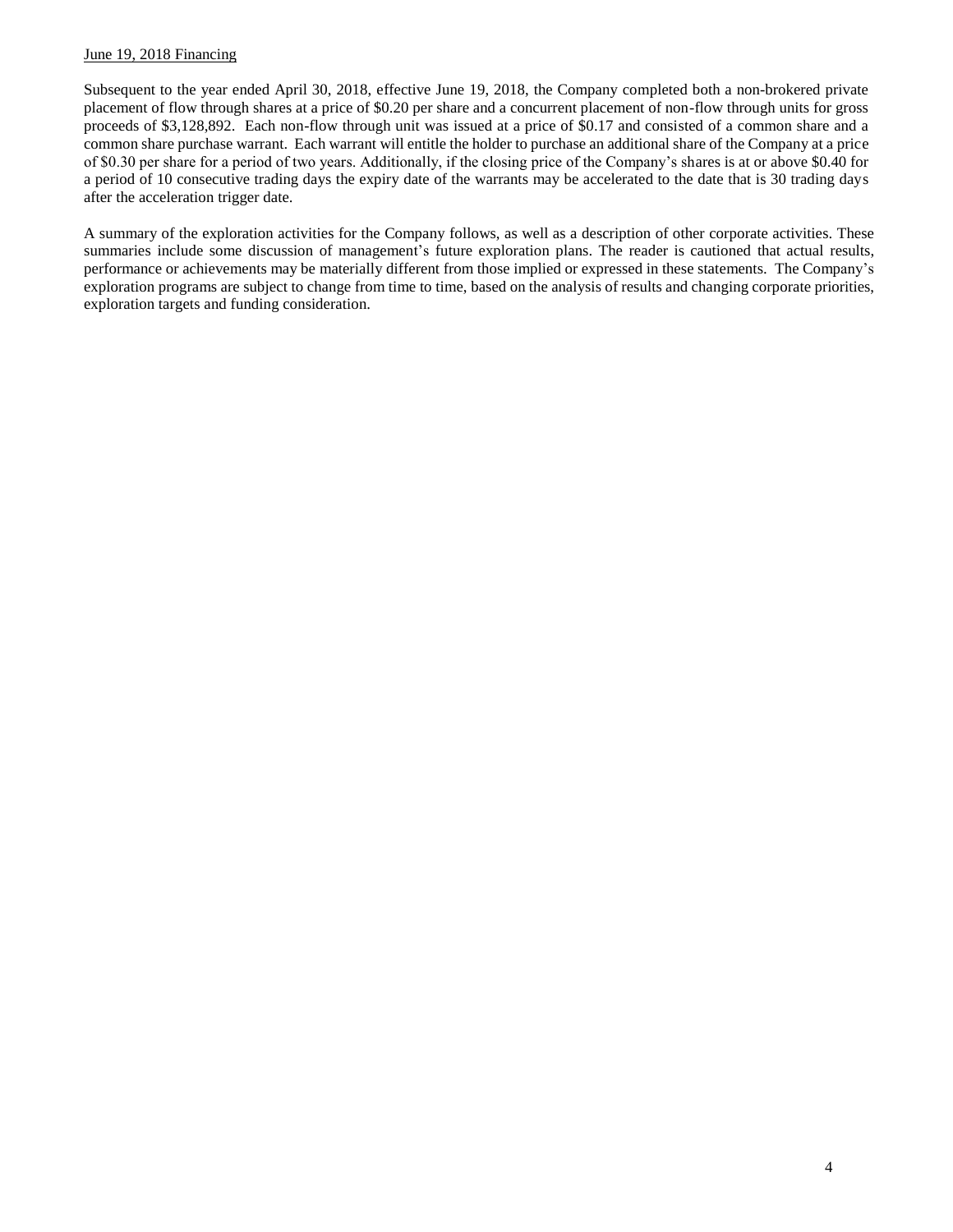# **Exploration Projects Overview**

An overview of the exploration activities for the Company follows. For additional details the reader is referred to the Company's continuous disclosure documents available on [SEDAR \(www.sedar.com](http://www.sedar.com/))

# **EXPLORATION AND EVALUATION ASSETS**

|                                         |                  |                | Write-                   |                  |
|-----------------------------------------|------------------|----------------|--------------------------|------------------|
|                                         |                  | Expended       | offs                     |                  |
|                                         |                  | During         | During                   |                  |
|                                         | April 30, 2017   | the Year       | the Year                 | April 30, 2018   |
|                                         |                  |                |                          |                  |
| <b>Diamond Properties</b>               |                  |                |                          |                  |
| Lac de Gras, Canada                     |                  |                |                          |                  |
| <b>Exploration</b> costs                | \$235,404        | \$             | \$                       | \$235,404        |
| Acquisition and tenure costs            | 277,918          |                |                          | 277,918          |
| Geological, data collection and assays  | 153,559          |                |                          | 153,559          |
| Office and salaries                     | 134,040          |                |                          | 134,040          |
|                                         | 800,921          | $\overline{a}$ |                          | 800,921          |
|                                         |                  |                |                          |                  |
| Pikoo, Canada                           |                  |                |                          |                  |
| <b>Exploration costs</b>                | 1,254,897        | 2,918          |                          | 1,257,815        |
| Drilling                                | 2,085,859        |                |                          | 2,085,859        |
| Acquisition and tenure costs            | 212,097          | 1,563          |                          | 213,660          |
| Geological, data collection and assays  | 1,548,918        | 43,088         |                          | 1,592,006        |
| Office and salaries                     | 615,038          | 15,671         |                          | 630,709          |
| Contribution from joint-venture partner | (637, 813)       |                |                          | (637, 813)       |
|                                         | 5,078,996        | 63,240         | $\overline{a}$           | 5,142,236        |
| Loki, Canada                            |                  |                |                          |                  |
| <b>Exploration costs</b>                | 5,800            | 379,781        |                          | 385,581          |
| Drilling                                |                  | 269,829        |                          | 269,829          |
| Acquisition and tenure costs            | 4,842            | 52,082         |                          | 56,924           |
| Geological, data collection and assays  | 70,431           | 98,860         |                          | 169,291          |
| Office and salaries                     | 34,025           | 104,414        |                          | 138,439          |
| Recoveries                              |                  | (144, 500)     |                          | (144,500)        |
|                                         | 115,098          | 760,466        | $\overline{a}$           | 875,564          |
| Naujaat (formerly Qilalugaq), Canada    |                  |                |                          |                  |
| <b>Exploration</b> costs                | 402,134          | 331,012        |                          | 733,146          |
| Drilling                                | 240,218          | 1,223,802      |                          | 1,464,020        |
| Acquisition and tenure costs            | 313,695          | 23,457         |                          | 337,152          |
| Geological, data collection and assays  | 3,456,366        | 1,213,580      |                          | 4,669,946        |
| Office and salaries                     | 328,553          | 384,495        |                          | 713,048          |
|                                         | 4,740,966        | 3,176,346      |                          | 7,917,312        |
|                                         |                  |                |                          |                  |
| Luxx, Canada                            |                  |                |                          |                  |
| <b>Exploration costs</b>                | 50,420           |                |                          | 50,420           |
| Acquisition and tenure costs            | 138,733          |                |                          | 138,733          |
| Geological, data collection and assays  | 121,301          |                |                          | 121,301          |
| Office and salaries                     | 44,793           |                |                          | 44,793           |
|                                         | 355,247          |                |                          | 355,247          |
| Mel, Canada                             |                  |                |                          |                  |
| <b>Exploration</b> costs                | 114,996          | 89,089         |                          | 204,085          |
| Acquisition and tenure costs            | 132,046          | 155,292        |                          | 287,338          |
| Geological, data collection and assays  |                  |                |                          |                  |
| Office and salaries                     | 573,207          | 61,470         |                          | 634,677          |
|                                         | 87,995           | 34,675         |                          | 122,670          |
|                                         | 908,244          | 340,526        | $\overline{\phantom{0}}$ | 1,248,770        |
|                                         |                  |                |                          |                  |
| <b>TOTAL</b>                            | 11,999,472<br>S. | \$4,340,578    | \$                       | 16,340,050<br>\$ |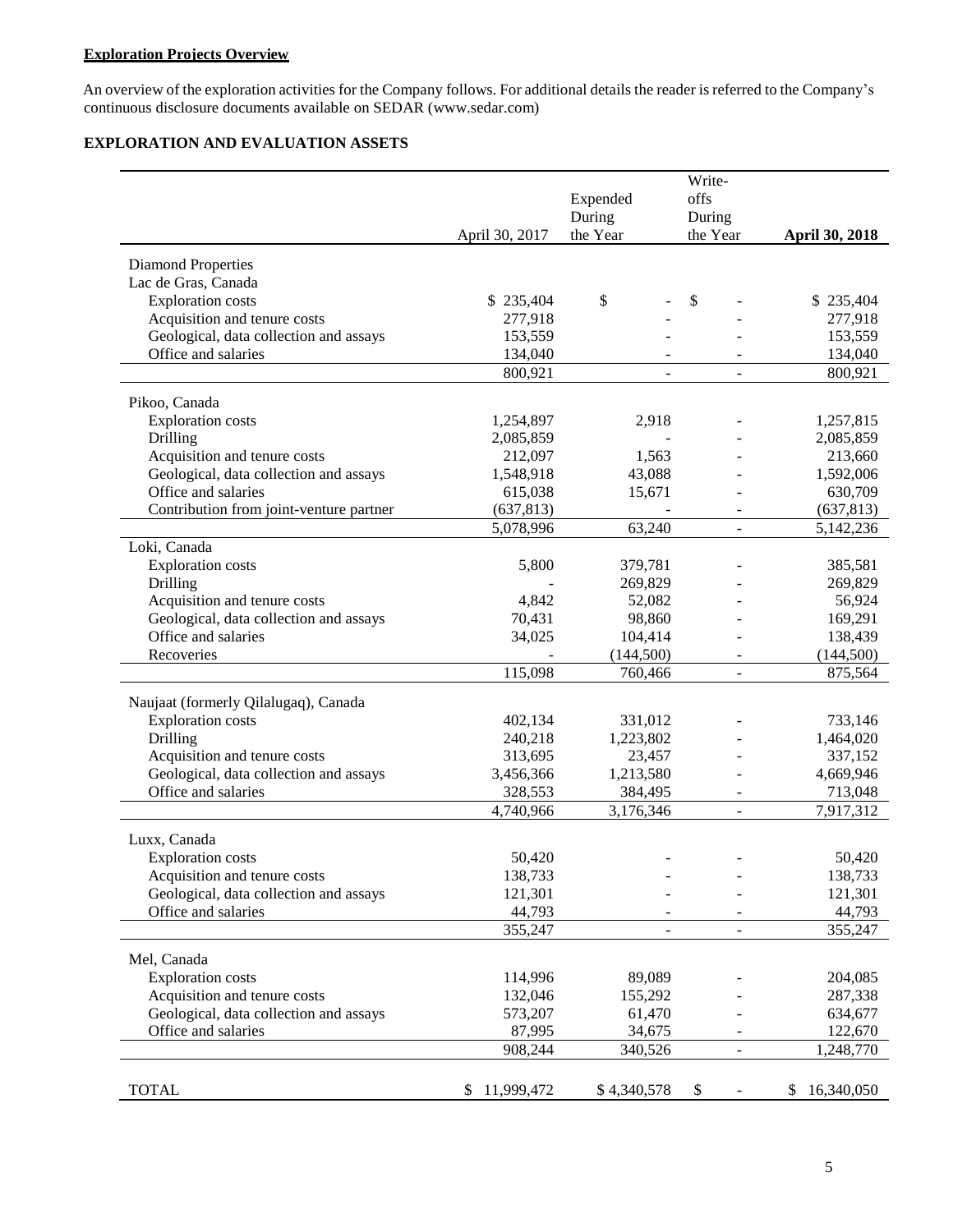Unless otherwise stated below, the Company's Canadian exploration activities are conducted under the supervision of Kenneth Armstrong, P.Geo. (ON), President and CEO of the Company.

# **Diamond Projects**

# Naujaat diamond project, Nunavut

The Naujaat diamond project is located near the community of Naujaat (Repulse Bay), Nunavut. During the year ended April 30, 2017 the company changed the project name from Qilalugaq to Naujaat (pronounced NOW-yat) to more accurately reflect the geographic location of the property. A total of eight kimberlite pipes (Q1-4, A34, A42, A59, A76, A94, A97 and A152) have been identified within the project as well as a number of laterally extensive kimberlite dyke systems. The Q1-4 kimberlite, located just 7km from the Company's laydown near the community of Naujaat, is the largest and most diamondiferous of the kimberlites discovered to date.

On May 15, 2013 the Company confirmed an Inferred Mineral Resource for the 12.5 hectare Q1-4 kimberlite to be 26.1 million carats from 48.8 million tonnes total content of kimberlite with an average +1 DTC total diamond content of 53.6 carats per hundred tonnes (cpht) extending from surface to a depth of 205m. Additional resource upside in the form of a target for further exploration was estimated at between 7.9 to 9.3 million carats of diamonds from 14.1 to 16.6 million tonnes total content of kimberlite with an average +1 DTC total diamond content of 56.1 cpht, extending from 205m depth to 305m depth. The mineral resource estimate comprised the integration of kimberlite volumes, density, petrology and diamond content-data obtained from 5,133 m of diamond drilling, 2,714 m of reverse circulation (RC) drilling, 2.9 tonnes of samples submitted for microdiamond analysis, 257.7 tonnes of samples submitted for macrodiamond sampling with 59.2 carats of diamonds (2,054 stones) recovered from RC drilling, 7.5 carats of diamonds (205 stones) recovered from surface trenching and 2.36 carats of diamonds (69 stones) recovered from HQ diameter diamond drilling.

Mineral resources that are not mineral reserves do not have demonstrated economic viability. The potential quantity and grade of a target for further exploration referred to above is conceptual in nature, there has been insufficient exploration to define a mineral resource, and it is uncertain whether further exploration will result in the target being delineated as a mineral resource. For information on the data verification, exploration information and the resource and target for further exploration estimation procedures please see the technical report dated May 13, 2013 which is available under the Company's profile at [www.sedar.com](http://www.sedar.com/) and on the Company's website [\(www.northarrowminerals.com\)](http://www.northarrowminerals.com/). The authors of the report were Barb Kupsch, P.Geol. and David Farrow, P.Geo.

It is management's opinion that Q1-4 represents a compelling under evaluated diamond resource that benefits from its large size and close proximity to tidewater and infrastructure of the Hamlet of Naujaat. The Company has also identified the unusual occurrence of two identifiable diamond populations including a population of rare Type IaA - Ib coloured diamonds. In December 2015, the Company initiated a polishing exercise on select coloured diamonds. The purpose of this exercise was to address several of the outstanding questions related to these diamonds including their suitability for polishing, potential yield, and final polished colour. Results from this work have confirmed that i) a portion of the yellow diamond population are fancy orangey yellow diamonds that would be desirable for use in the gem and jewelry trade and ii) the presence of these fancy coloured diamonds could have a significant positive impact on the overall value of the Q1-4 diamond population.

During the year ended April 30, 2018 the Company conducted a summer exploration program, including delineation drilling and mini-bulk sampling. On September 12, 2017 the Company announced the completion of the program with approximately \$2 million in expenditures incurred on the field program and a further \$1 million budgeted for sample shipment and processing.

# Delineation Drilling

Eleven drill holes were completed during the program, totaling 3,469 m of drilling with approximately 2,440 m of kimberlite core recovered. The holes are part of approximately 6,000 m of planned drilling to increase confidence in the Q1-4 geological model, including the target for further exploration (TFFE) between 205 and 305m below surface (-135 to -235 meters above sea level "masl") outlined in the most recent May 2013 technical report on the project. Drilling tested all five phases of the kimberlite with a number of holes entering kimberlite earlier and/or staying in kimberlite longer than predicted using the current geological model. Three drill holes (17Q-007, 17Q-008, and 17Q-010) collared in kimberlite and three holes (17Q-003, 17Q-004 and 17Q-011) were terminated within kimberlite. The deepest drill hole into the kimberlite is 17Q-004 which terminated in kimberlite at a depth of 376 m below surface (approximately -311 masl). The table below summarizes the main kimberlite intercept in each drill hole and provides an indication of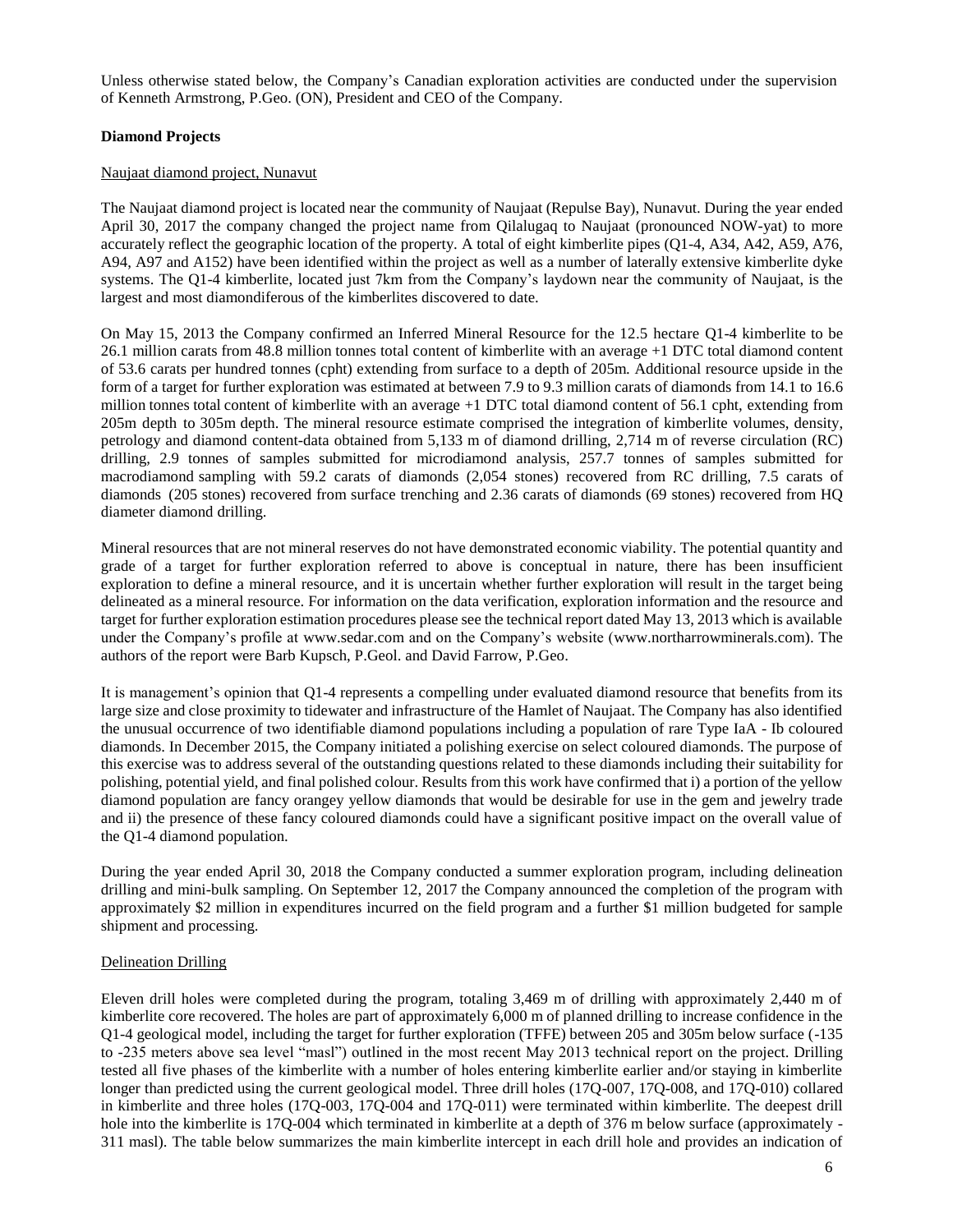how each hole compared to modelled kimberlite/country rock contacts. Further drilling is required prior to completing a new geological model, however the 2017 drilling has confirmed the overall size of the Q1-4 kimberlite, although there will be changes to shape and internal geological contacts of the kimberlite.

|            |            |          |           |             |             | Kimberlite/Country Rock Contacts |                   |          |         |                   |
|------------|------------|----------|-----------|-------------|-------------|----------------------------------|-------------------|----------|---------|-------------------|
| Drill Hole | Kimberlite | End of   | Hole      | Hole        | Modelled    | Actual*                          | <b>Difference</b> | Modelled | Actual* | <b>Difference</b> |
|            | Phase      | Hole (m) | Angle (°) | Azimuth (°) | Entry $(m)$ | Entry $(m)$                      | $(m)$ **          | Exit(m)  | Exit(m) | (m)**             |
| 17Q-001    | A61/A28    | 299      | $-57$     | 310         | 50          | 164                              | (114)             | 245      | 270     | 25                |
| 170-002    | A61        | 296      | $-81$     | 175         | 115         | 98                               | 17                | 278      | 230     | (48)              |
| 170-003    | A48b/A88   | 398      | -64       | 068         | 125         | 125                              | $\Omega$          | 333      | 398     | 65                |
| 170-004    | A48a/A48b  | 428      | $-61$     | 053         | 66          | 23                               | 43                | 316      | 428     | 112               |
| 17Q-005    | A48a/A48b  | 326      | $-53$     | 224         | 77          | 132                              | (55)              | 286      | 299     | 13                |
| 170-006    | A28        | 380      | -47       | 267         | 115         | 12                               | 103               | 346      | 354     | 8                 |
| 17Q-007    | A28        | 371      | -69       | 142         | 0           | $\mathbf 0$                      | 0                 | 241      | 358     | 117               |
| 170-008    | A28        | 101      | $-49$     | 246         | $\Omega$    | $\Omega$                         | $\Omega$          | 87       | 83      | (4)               |
| 170-009    | A61        | 238      | $-65$     | 105         | 67          | 37                               | 30                | 207      | 114     | (93)              |
| 17Q-010    | A61        | 291      | $-59$     | 308         | $\Omega$    | $\Omega$                         | 0                 | 265      | 216     | (49)              |
| 17Q-011    | A88        | 333      | $-45$     | 300         | 55          | 31                               | 24                | n/a      | n/a     | n/a               |

\* Kimberlite intervals do not i) include kimberlite dykes encountered in some holes outside of the geological model, or ii) account for country rock dilution internal to the model in the form of country rock blocks and/or wedges. A total of nine country rock blocks (> 2.5 m up to 25 m; total: 113.7 m) were encountered in holes 17Q-001 (3), 17Q-002 (2), 17Q-003 (1), 17Q-005 (2), and 17Q-011 (1).

\*\* Numbers represent, in metres, more or (less) kimberlite than predicted with the current geological modelled.

On March 28, 2018 the Company reported diamond recoveries from composite mini-bulk samples of drill core from four units within the Q1-4 kimberlite. The mini-bulk samples were collected as part of the 2017 delineation drilling program and were composited from drill core based on observed lithological units and submitted for processing using a combined dense media separation / caustic fusion process intended to recover diamonds greater than 0.425mm. The purpose of these samples is to provide diamond recovery information in the +0.425mm sizes in order to supplement results from smaller drill core samples submitted for microdiamond (caustic fusion) analyses which include recovery of diamonds greater than 0.106mm. Final diamond results from the mini-bulk samples are summarized on the table below.

|            |        |          | Number of Diamonds per Sieve Size (mm Square Mesh Sieve) |          |         |          |         |          |               |            |
|------------|--------|----------|----------------------------------------------------------|----------|---------|----------|---------|----------|---------------|------------|
| $Q1 - 4$   | Sample | 0.300    | 0.425                                                    | 0.600    | 0.850   | 1.18     | 1.70    | 2.36     | Total         | Total      |
| kimberlite | Weight | $-0.425$ | $-0.600$                                                 | $-0.850$ | $-1.18$ | $-1.70$  | $-2.36$ | $-3.35$  | <b>Stones</b> | Carats     |
| Unit       | Dry Kg |          |                                                          |          |         |          |         |          |               | $+0.85$ mm |
| A61        | 1425.1 | 8        | 60                                                       | 45       | 33      | 4        | 3       | $\Omega$ | 153           | 0.678      |
| A48a       | 1086.5 | 3        | 35                                                       | 37       | 16      |          | 3       | 0        | 95            | 0.421      |
| A28        | 2192.5 | $\Omega$ | 29                                                       | 40       | 10      | q        | 2       | 1        | 91            | 0.679      |
| A88        | 470.0  | $\Omega$ | າ                                                        |          | 4       | $\Omega$ | 0       | $\Omega$ | 13            | 0.042      |

# Mini-Bulk Sample

A 250 mega-bag (~210 tonne) mini-bulk sample was collected during July 2017 from a single sample pit at the Q1-4 kimberlite. The sample was collected using a mini-excavator with kimberlite exposed beneath 0.5 m to 1.0 m of glacial till in a location 400m southwest of a 1,350 tonne sample of the A28 phase collected in 2014. Initial evaluation of the exposed kimberlite identified a north trending internal contact between distinct kimberlite phases. The sample was therefore divided into three subsamples: Blue Kimberlite (60 bags), Green Kimberlite (31 bags) and Mixed Blue-Green Kimberlite (159 bags). The ["Green Kimberlite"](https://flic.kr/p/WEAA3U) (subsequently interpreted as a previously unrecognized, volumetrically minor unit in Q1-4) made up approximately 30% of the pit area and is described as a dark green, massive, very xenolith poor, very olivine rich, phlogopite coherent kimberlite with fine to very coarse macrocrysts (pre-dominantly olivine) and a good mantle sample. The [Blue Kimberlite](https://flic.kr/p/WkiHG7) (subsequently interpreted as part of the A88 phase of the current Q1-4 geological model) is a blue-green, massive, poorly sorted, xenolith poor, olivine rich volcaniclastc kimberlite with fine to very coarse olivine and a moderate mantle sample. Petrographic and indicator mineral and microdiamond analyses are all underway and will help confirm the interpretation and characterization of each unit.

The 250 mega bags, as well as two seacans of drill core samples, were shipped to the Microlithics laboratory in Thunder Bay Ontario for macrodiamond, microdiamond and indicator mineral analyses.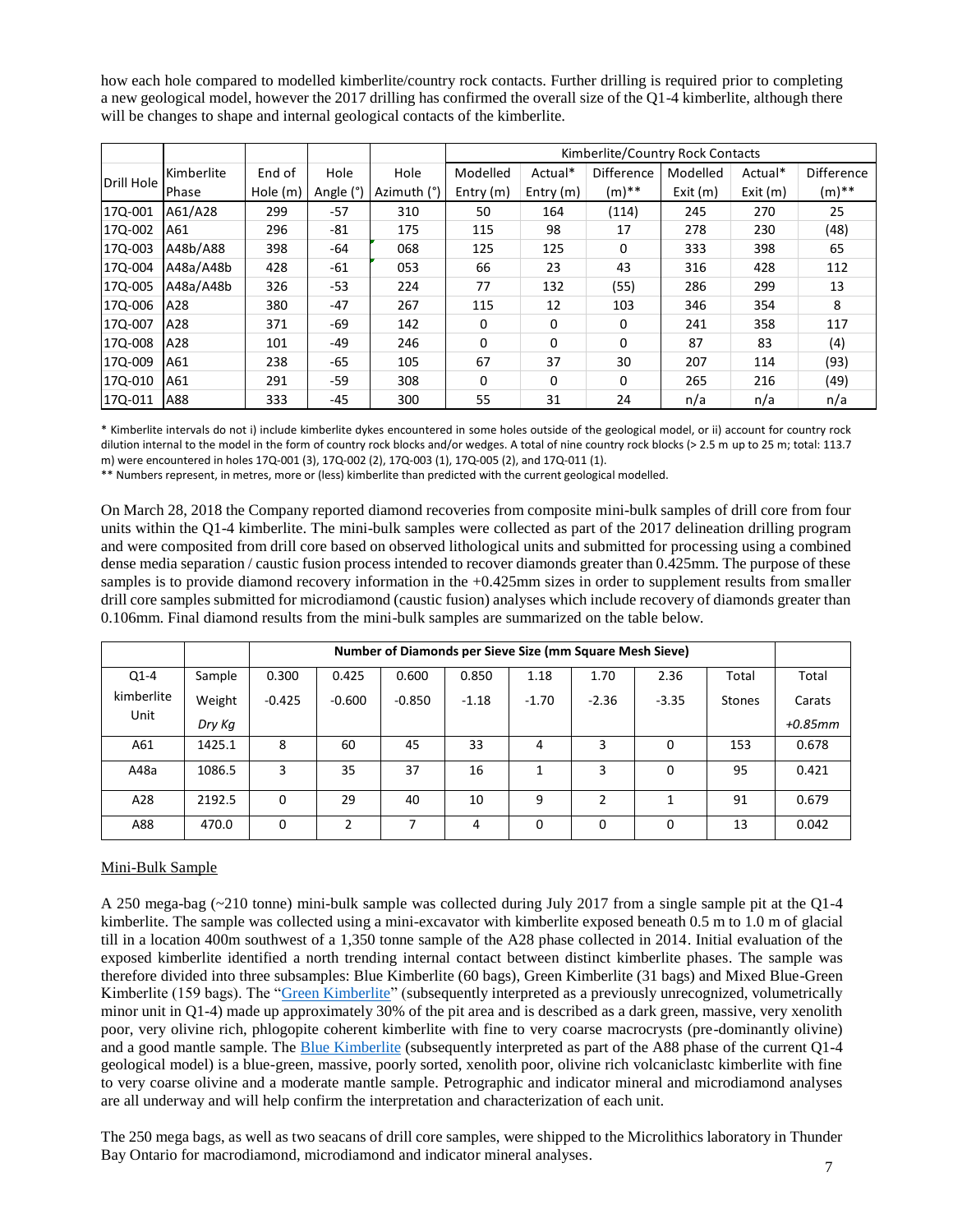On February 28, 2018, the Company reported the recovery of 1,991 diamonds greater than  $+1$  DTC ( $\sim$ 1 mm), weighing 64.25 carats, from 209.84 dry tonnes of kimberlite for an overall sample grade of 30.6 cpht (carats per hundred tonnes). Recovered diamonds include 6 diamonds larger than the 3 grainer (~0.6 carat) size. The three largest diamonds, all recovered from the C3 subsample, are 5.25 carats (dark, translucent yellow to brown to white cubic aggregate), 2.09 carats (pale grey rounded aggregate diamond with inclusions), and 1.06 carats (very pale green-yellow rounded flat diamond with inclusions). A summary of the diamond recoveries from each subsample is provided in the table below along with comparable results from the 2014 bulk sample collected from the A28 phase of Q1-4 (sample A282014).

| Sample               | Weight       | # Diamonds | Carats | Sample Grade         |                  | Proportion Yellow Diamonds <sup>1</sup> |
|----------------------|--------------|------------|--------|----------------------|------------------|-----------------------------------------|
|                      | (Dry tonnes) | $(+1 DTC)$ |        | (cpht <sup>2</sup> ) | <b>By Stones</b> | <b>By Carats</b>                        |
| C1                   | 27.06        | 344        | 8.46   | 31.2                 | 2.6%             | 3.1%                                    |
| C <sub>2</sub>       | 51.73        | 467        | 12.99  | 25.1                 | 9.9%             | 9.9%                                    |
| C <sub>3</sub>       | 131.04       | 1.180      | 42.80  | 32.6                 | 11.6%            | 28.2%                                   |
| $C1 + C2 + C3^3$     | 209.84       | 1.991      | 64.25  | 30.6                 | 10.7%            | 21.2%                                   |
| A282014 <sup>4</sup> | 1,353.3      | 11.083     | 384.28 | 28.4                 | 9.0%             | 21.5%                                   |

 $\frac{1}{1}$  includes very pale to pale to intense/dark yellow + green yellow diamonds; same colour breakdown as undertaken for sample A282014. <sup>2</sup>carats per hundred tonnes

<sup>3</sup> total 2017 Pit C sample determined by arithmetic

<sup>4</sup> As reported in North Arrow news release dated [May 5, 2015.](http://www.northarrowminerals.com/news/press_releases/2015/index.php?content_id=178)

Yellow diamonds, representing a range of hues and tones, were compiled and documented for each of the subsamples and comprise approximately 2.6% by stone count and 3.1% by carat weight of the diamonds recovered from the C1 (Green kimberlite) subsample and 9.9%, by both stone count and carat weight, of the diamonds recovered from the C2 (A88) subsample. Yellow diamonds comprise approximately 11.6% by stone count and 28.2% by carat weight (reduced to 18.1% if the 5.25 ct diamond is removed) of the diamonds recovered from the C3 subsample, which contained a mixture of A88 and Green kimberlite.

Management believes this point source mini-bulk sample has helped provide an indication of the diamond population and recoverable grade in a previously under-sampled but accessible area of Q1-4 and will provide information to help plan the collection of a larger bulk sample for the purposes of diamond valuation in support of an economic assessment of the deposit.

Details on sample processing and diamond recovery can be found in the Company's February 28, 2018 news release.

As part of the 2017 program, North Arrow also commissioned archeological, ecological mapping and initial engineering surveys of potential road routes from the Company's lay down, located 1 km north of Naujaat, out to the Q1-4 kimberlite. Results of these surveys will be used to pursue permitting options for a road or winter trail to the kimberlite to take advantage of the deposit's close proximity the Hamlet of Naujaat during future evaluation and bulk sampling of the deposit.

The Naujaat project is subject to a 0.5% GOR and NSR on diamond, precious metal and base metal production from the project. The holder of this royalty will also receive a payment of \$2.5 million at the time the first royalty payment relating to the project is due.

The Naujaat project is also subject to a 3% net smelter royalty ("NSR") on metals and a 3% gross production royalty ("GPR") on the sale of industrial minerals, including diamonds. Subject to a November 2016 amending agreement, the NSR and GPR may each be reduced to 1% subject to future contingent cash payments to the royalty holder totalling \$5.15M and future staged exploration expenditures totalling \$20M.

#### Pikoo diamond project, Saskatchewan

The Company's 100% owned Pikoo diamond project consists of 33,374 hectares of mineral claims located approximately 140 km east of La Ronge, Saskatchewan. An all-season road to the community of Deschambault Lake comes to within 6 km of the project's southern boundary. Three drilling programs (53 drill holes; 7,369m) have been completed at the project (2013, 2015, and 2016) and a total of 10 discrete kimberlite occurrences have been discovered. Microdiamond testing of five of the kimberlites have confirmed that the PK150, PK311, PK312, PK314, and PK346 kimberlites are diamondiferous. A full summary of the initial diamond results from these kimberlites can be found in the Company's MD&A's for the years ended April 30, 2014 and 2016 as well as the MD&A for the three months ended July 31, 2016.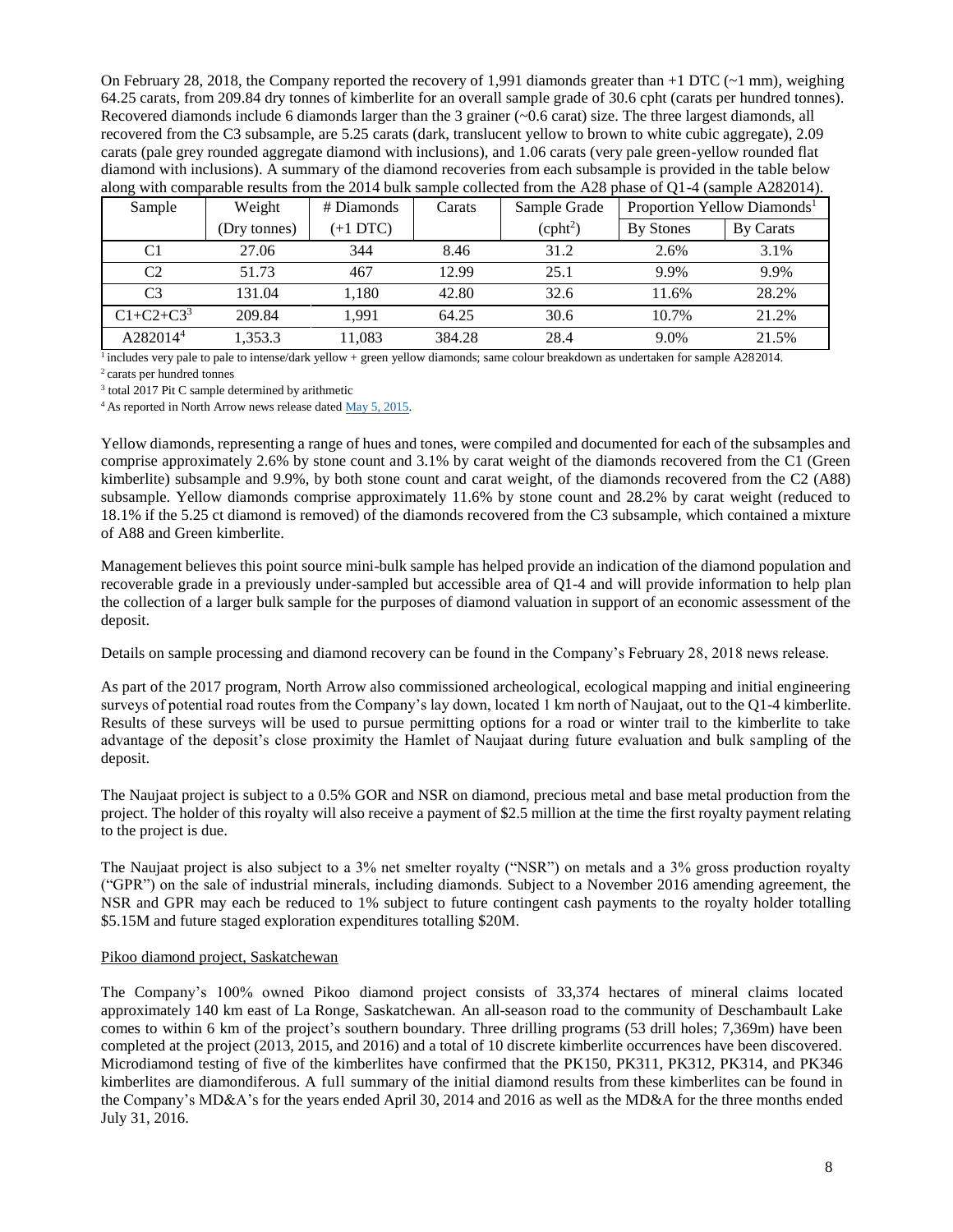All of the kimberlite occurrences within the Pikoo project have been discovered at or near the up-ice termination of welldefined kimberlite indicator mineral (KIM) trains. The trains have been geographically described as the South Pikoo target area (1 KIM train; four kimberlite discoveries); North Pikoo area (1 KIM train; 4 kimberlite discoveries) and the East Pikoo area (2 KIM trains, 2 kimberlite discoveries). A fourth target area, called Bear Lake, has been identified on the basis of a cluster of anomalous KIM results from till samples collected in the southern part of the project area. Detailed evaluations of the petrography of the discovered kimberlites in conjunction with diamond results, mineral abundances and core logging information have been conducted and indicate that additional, as yet undiscovered kimberlites are located in the North Pikoo area.

During October 2017 the Company completed a till sampling program. The goal of the program was to further define several of the KIM trains in the South Pikoo and Bear Lake areas, in advance of further exploration drilling. Processing of 42 collected till samples is complete with the recovery of confirmed KIMs from 7 of the samples. Additional work is underway to confirm potential KIMs from several samples that had particularly large concentrates. Results to date have highlighted areas within the South Pikoo and Bear Lake trains that require further till sampling.

The Pikoo project is subject to a 1% GOR and NSR on diamond, precious metal and base metal production and a contingent cash payment of \$1.25 million owing to the royalty holder at the time the first royalty payment is due.

# Loki Diamond Project – Northwest Territories

The Loki diamond project consists of 23 mineral claims covering approximately 12,898 ha, acquired by staking between 2013 and 2018 in the Lac de Gras region of the Northwest Territories. The Company holds a 100% interest in these claims subject to royalties ranging from 1.25% to 1.5% on diamonds and base and precious metals. The Loki project mineral claims cover identified target areas to the southwest of Lac de Gras ('South Loki') and to the southeast of the Monument kimberlite cluster ('East Loki').

During the year ended April 30, 2018 the Company completed detailed ground magnetic surveys of four of the targets in the South Loki area. The surveyed targets are well located up ice from a distinct KIM train. The Company also completed a 307 line km Geotech VTEM electromagnetic and a magnetic helicopter borne geophysical survey in the East Loki area. The Survey was completed in two blocks to cover the EG05, EG01N, EG01S, EG02 and EG130 kimberlites as well as a number of identified kimberlite targets. Several new targets have also been identified within the survey area which may also be tested during the program.

On March 5, 2018 the Company announced the start of an exploration drilling program at the property the completion of which was announced on April 5, 2018. A total of four drill holes (607m) tested three targets including the EG05 kimberlite. Drilling also discovered the 465 kimberlite, the first kimberlite discovery in the Lac de Gras region in over five years. A summary of the drilling is provided in the table below.

| Drill Hole | Azimuth  | Angle | Target/Kimberlite |            | Kimberlite |                     | <b>EOH</b> |
|------------|----------|-------|-------------------|------------|------------|---------------------|------------|
|            |          |       |                   | From $(m)$ | To(m)      | Interval $(m)$      | (m)        |
| 18-465-01  | 180      | -58   | 465               |            | N/A        |                     | 142.0      |
| 18-465-02  | $\theta$ | $-51$ | 465               | 37.68      | 58.53      | 20.85 <sup>1</sup>  | 148.0      |
| 18-EG05-05 | N/A      | $-90$ | EGO <sub>5</sub>  | 17.53      | 169.0      | 151.47 <sup>2</sup> | 169.0      |
| 18-EG05-06 | $\Omega$ | $-60$ | EG05 West         |            | N/A        |                     | 148.0      |

<sup>1</sup>includes country rock (granite) blocks from 37.97 to 38.60m and 50.80 to 53.43m.

2 includes laminated mudstone from 74.21 to 85.23m.

Target 465 was initially tested with a south oriented drill hole (18-465-01) that encountered granite country rock with intermittent, non-magnetic mafic dykes and localized fracturing down to a depth of 142m. A second drill hole (18-465- 02), positioned approximately 30m to the west, was drilled from south to north and encountered a 20.85m interval of black to olive green kimberlite with up to and locally exceeding 10% country rock (granite) dilution. The kimberlite is generally altered and kimberlite indicator minerals including altered olivine and rare garnet have been observed. Orientation of the two drill holes suggests 465 may dip steeply to the south. In addition to the discovery of 465, a single drill hole (18-EG05-05) also tested the central portion of the EG05 kimberlite. This vertical drill hole encountered resedimented volcaniclastic kimberlite below 17.5m of ice, water and overburden and ended in volcaniclastic kimberlite at a depth of 169m. Drill hole 18-EG05-06 tested a magnetic anomaly located approximately 160m southwest of drill hole 18-EG05-05. Kimberlite was not intersected and the associated magnetic anomaly remains unexplained.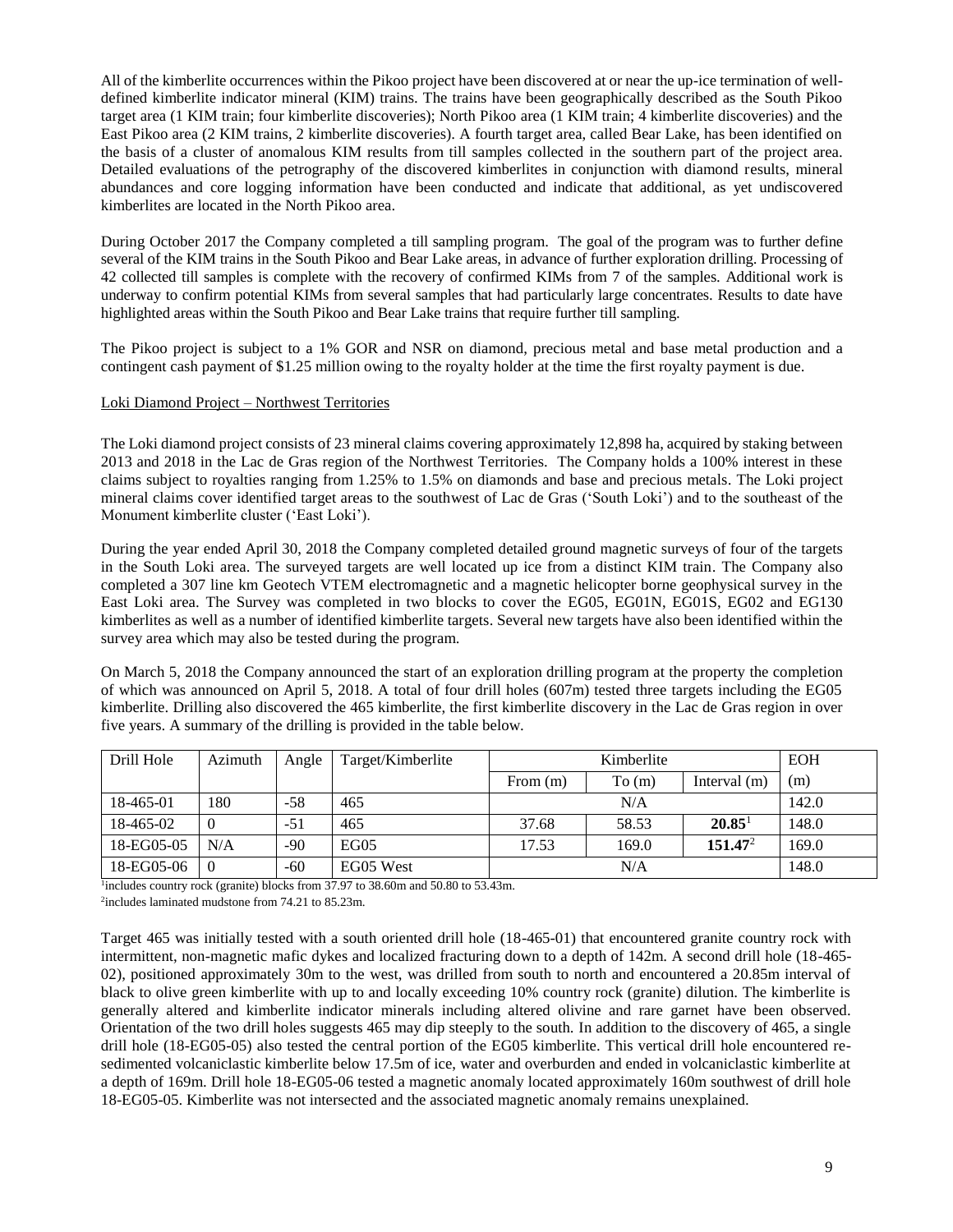Kimberlite samples from the EG05 and 465 kimberlites have been submitted for KIM and microdiamond analyses. Additional drilling is required to evaluate the size, orientation and internal geology of 465 and EG05 kimberlites and the Loki project also hosts a number of untested drill targets having good kimberlite indicator mineral support. Planning is underway for a summer drilling campaign to continue evaluating this prospective area of the Lac de Gras region.

During the year ended April 30, 2018 the Company was notified it had been awarded a \$170,000 grant as part of the government of the Northwest Territories Mineral Incentives Program (MIP). The grant monies were used on eligible exploration expenditures related to the F2018 geophysical and drilling programs on the Loki project. Subsequent to the Year ended April 30, 2018 the Company was notified it had been awarded a further \$100,000 grant as part of the F2019 MIP program.

# Lac de Gras Diamond Project – Northwest Territories

The Lac de Gras Diamond project forms a very large, approximately 147,200 ha contiguous block of mineral claims and mining leases located within the Lac de Gras region of the Northwest Territories. The project area directly adjoins the mineral leases that host the Diavik diamond mine, located 10 km to the north, and the mineral claims of the Company's Loki project to the west. The Ekati diamond mine is located within 40 km to the northwest.

The project is being evaluated under a joint venture arrangement between the Company and Dominion. Dominion is the joint venture operator. In January 2016, the joint venture approved a program and budget for the period from February 2016 to January 2017 (FY2017). The program consisted of data compilation work and airborne geophysical surveys. As part of this program, a 3,020-line kilometer helicopter-borne magnetic/electromagnetic survey was completed during September 2016.

The joint venture subsequently approved a \$2.82M exploration program and budget for the period from February 2017 through January 2018 (FY2018). The approved exploration program was to consist of airborne and ground geophysical surveys and exploration drilling. Dominion has notified the Company that 22 ground geophysical survey grids were completed in the spring and fall of 2017 and a 5,567-line km airborne magnetic/electromagnetic geophysical survey was also completed. Exploration drilling of selected targets was not completed.

Subsequent to the year ending April 30, 2018 Dominion notified the joint venture that the estimated exploration expenditures for the FY2018 program were ~\$2.19M. Dominion also proposed a CY2018 \$2.88M program of ground geophysics and RC and diamond drilling to test a number of kimberlite targets defined on the property. The CY2018 program and budget, for the period from February 2018 to December 2018, was subsequently approved by the Joint Venture Management Committee.

Subsequent to the approval of the FY2017 and FY2018 exploration programs, the Company elected not to contribute its proportionate share of costs to these programs. Dominion elected to fund the full programs and budgets and, based on the estimated expenditures for the FY2018 program, the Company estimates its current interest in the joint venture is approximately 33.46%. Subsequent to the approval of the \$2.88M CY2018 program and budget, the Company elected not to contribute its proportionate share of costs to the CY2018 program. Dominion has elected to fund the full program and budget and, assuming budgeted expenditures are incurred, the Company estimates its interest in the joint venture would be diluted to approximately 27%. The decision to not participate in the CY2018 program and budget allows the Company to focus its exploration expenditures on the Mel, Naujaat, Loki and Pikoo projects while retaining a meaningful interest in the LDG joint venture.

Pursuant to a previous acquisition agreement between the Company and Springbok Holdings Inc. ("Springbok") (Please see the Company's Annual Management Discussion and Analyses for the year ended April 30, 2016 for further details on the acquisition agreement), in the event the Company incurs \$2 million in joint venture expenditures on the Lac de Gras Joint Venture Property, the Company will issue to Springbok that number of common shares of the Company having a value of \$1 million.

#### Mel Diamond Project - Nunavut

The Company maintains a 100% interest in the Mel diamond project. The project consists of approximately 56,000 hectares on the Melville Peninsula, approximately 140 km south of the community of Hall Beach and 210 km northeast of the community of Naujaat which is also the location of the Company's Naujaat diamond project. The property is located within 18 km of tidewater and hosts at least three well defined KIM trains. The mineral trains are composed of pyrope and eclogitic garnets, as well as ilmenite with anomalous samples returning from 10's to 100's of KIMs with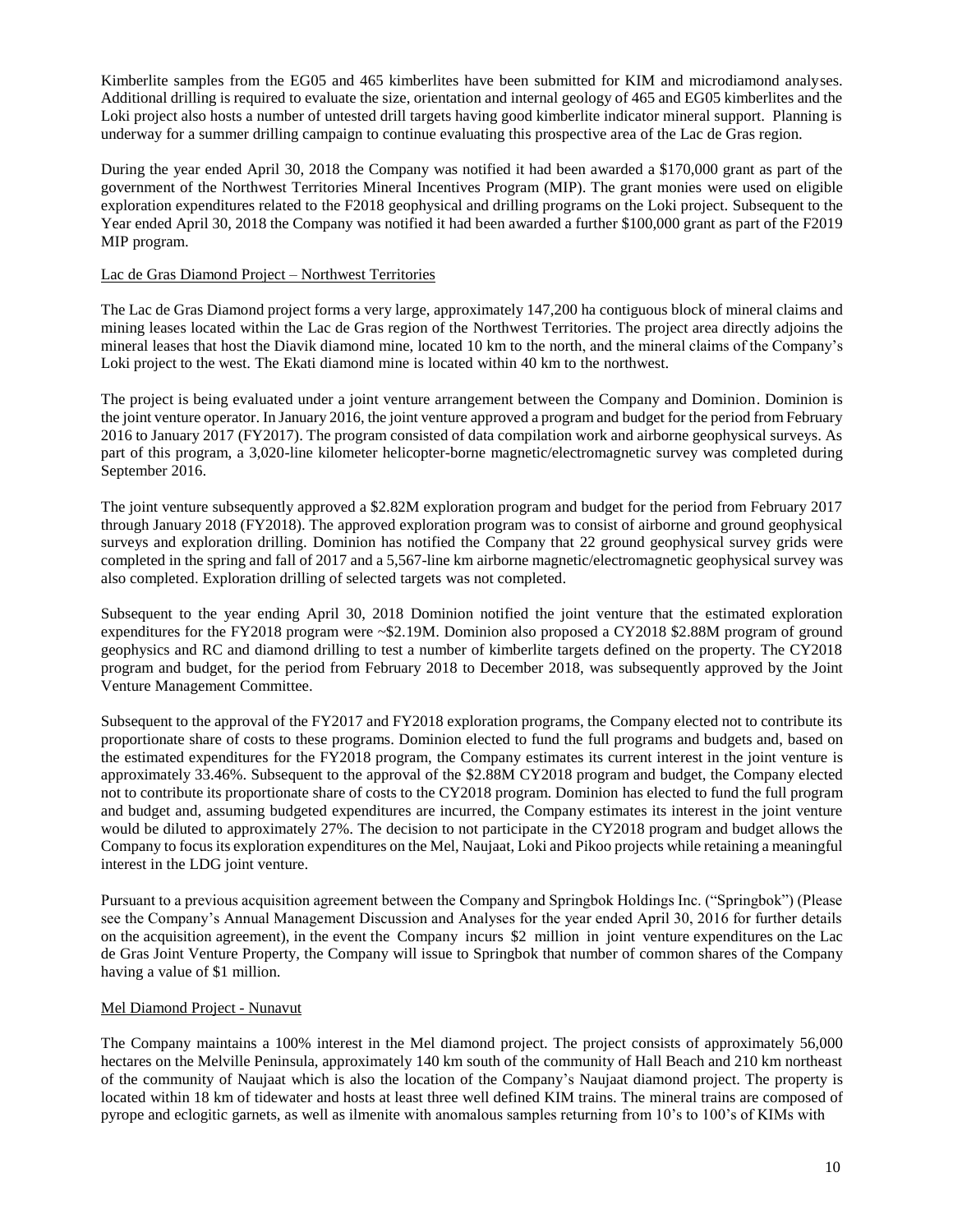one sample returning in excess of 1,300 KIMs per 20kg of till. These exceptionally high KIM counts and sharp cut-off of these KIM trains suggest close proximity to a kimberlite bedrock source.

On October 16, 2017, the Company announced the discovery of the diamondiferous ML-8 kimberlite during detailed prospecting near the up-ice termination of the KIM trains. The kimberlite was identified as float and possible subcrop over an approximate 100 m by 10 m extent at the up ice termination of one of the KIM trains. Kimberlite blocks up to 0.50 m in diameter were identified within, and immediately north of, a 200 m x 400 m lake and coincident with previously identified magnetic anomaly ML-8. A second locality of kimberlite float was identified approximately 500 m east from the main discovery. The ML-8 kimberlite is described as a dark grey-green, medium to very coarse (>1.6 cm) grained coherent kimberlite containing abundant olivine as well as common ilmenite, orange to purple garnet and phlogopite. Caustic fusion results from a 62.1 kg composite sample of the ML-8 kimberlite are summarized in the following table:

|          |          | <b>Number of Diamonds per Sieve Size (mm Square Mesh Sieve)</b> |          |          |                               |          |          |               |  |
|----------|----------|-----------------------------------------------------------------|----------|----------|-------------------------------|----------|----------|---------------|--|
| Sample   | $+0.106$ | $+0.150$                                                        |          |          | $+0.212$ +0.300 +0.425 +0.600 |          | $+0.850$ | Total         |  |
| Weight   | $-0.150$ | $-0.212$                                                        | $-0.300$ | $-0.425$ | $-0.600$                      | $-0.850$ | $-1.18$  | <b>Stones</b> |  |
| $Drv$ Kg |          |                                                                 |          |          |                               |          |          |               |  |
| 62.1     |          |                                                                 |          |          |                               |          |          | 23            |  |

The Mel project area includes a number of additional KIM train and geophysical targets and during the year ended April 30, 2018 the Company staked additional mineral claims to expand the project area from 7,500 ha to 56,075 ha.

Subsequent to the year ended April 30, 2018 the Company initiated mobilization of an exploration drill and camp to the property in advance of a summer program of ground geophysics and drilling. All required permits for the 2018 exploration program are presently in place, including construction of an exploration camp and exploration drilling of targets on the property.

The Mel project is subject to a 1% GOR held by Anglo Celtic Exploration Ltd., a private company controlled by D. Grenville Thomas, a director of the Company. The Company retains the right to buy back half of the GOR (0.5%) for \$1 million at any time.

# Luxx Diamond Project - Nunavut

The Company maintains a 100% interest in the Luxx diamond project, Nunavut. The project was acquired to cover unexplained KIM trains identified from public datasets and consists of approximately 2,300 acres on the tidewater of Chesterfield Inlet, approximately 60 km from the community of Chesterfield Inlet and 100 km north of the community of Rankin Inlet. The project includes at least one, and possibly three KIM trains comprised of Mg-ilmenite, pyrope and eclogitic garnet. The Company presently has the required permits to allow for exploration drilling of targets on the property.

The Luxx project is subject to a 1% GOR held by Anglo Celtic Exploration Ltd., a private company controlled by D. Grenville Thomas, a director of the Company. The Company retains the right to buy back half of the GOR (0.5%) for \$1 million at any time.

#### Timiskaming diamond project, Ontario/Quebec

The Timiskaming diamond project is located in the Cobalt-New Liskeard-Elk Lake-Notre Dame du Nord (Ville Marie) region of northeastern Ontario and northwestern Quebec. Between 1995 and 2012, Stornoway Diamond Corporation ("Stornoway") and its predecessor companies conducted comprehensive diamond exploration programs within the project area resulting in the discovery of nine kimberlites. In May 2013, the Company announced the completion of a drilling program that fulfilled the requirements of the option work program under an option agreement with Stornoway and as a result the Company earned an 80% interest in the project. Accordingly, ongoing evaluation of the project is subject to an 80%/20% (Company/Stornoway) participating joint venture. Surficial sediment sampling and geophysical data from the project suggest additional undiscovered kimberlites may be located within the project area.

#### **Gold and Other Projects**

The Company maintains an interest in a number of non-material metals projects in northern Canada, particularly Nunavut. The Company continues to pursue opportunities to see these properties further evaluated, however has no plans to fund or conduct exploration of these properties on its own. Details on specific properties are provided below.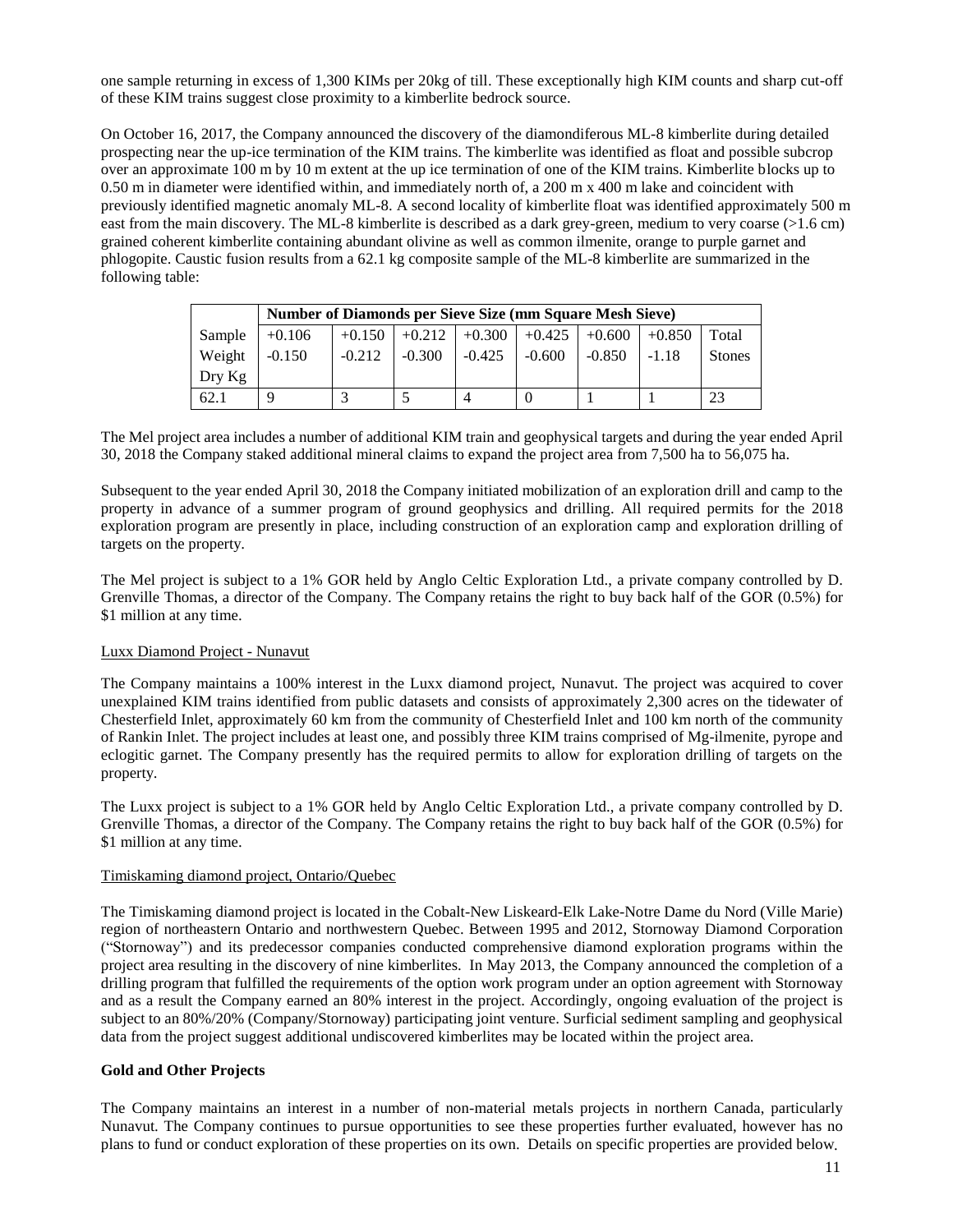# Hope Bay ORO Gold Project – Nunavut

The Company's 100% owned ORO gold property is located in the Hope Bay Volcanic Belt (HBVB) in Nunavut and is strategically located on tide water covering the northern end of the HBVB, approximately 3.25km to the north of TMAC Resources' Doris gold mine. Gold mineralization at the Doris gold mine occurs along a well-defined stratigraphic volcanic contact, which extends northward onto the ORO property. The ORO property hosts numerous gold showings and potentially gold bearing structures including the Elu shear zone and Wombat zone.

# Contwoyto Project, Nunavut

During the year ended April 30, 2018, the Company completed the sale of its 100% interest in the Contwoyto Project, Nunavut, including the Butterfly gold prospect, to Crystal Exploration Inc. ("Crystal") for consideration of \$100,000 and 1,000,000 common shares of Crystal. Under the terms of the agreement, the Company received initial payments of \$50,000 and 500,000 shares on closing of the transaction. The Company subsequently received a second tranche of 500,000 shares and the balance of the cash (\$50,000) is due on or before December 15, 2018. The Company retains a 1.0% GOR on diamonds and a 1.0% NSR on precious and base metals. Half of the GOR and NSR can be purchased by Crystal at any time with the payment of \$1.0 million. The Company will also receive conditional share payments of 500,000 Crystal shares in the event that Crystal reports an inferred gold resource exceeding 250,000 ounces associated with the Butterfly gold prospect and a further 500,000 Crystal shares in the event Crystal reports a separate inferred resource of at least 250,000 ounces of gold outside of the Butterfly area.

Subsequent to April 30, 2018, Crystal's shares were consolidated on the basis of 3 old for each new share and the company was renamed Benchmark Metals Inc.

# **FINANCIAL CONDITION, LIQUIDITY, CAPITAL RESOURCES, OPERATIONS AND FINANCIAL RESULTS**

|                                                                          | <b>April 30, 2018</b>                       |   | April 30, 2017                     | April 30, 2016                        |
|--------------------------------------------------------------------------|---------------------------------------------|---|------------------------------------|---------------------------------------|
| <b>Current assets</b><br><b>Non-current assets</b><br><b>Liabilities</b> | \$<br>1,026,379<br>16,404,232<br>(437, 497) | S | 573,152<br>12,067,108<br>(83, 103) | 2,641,314<br>10,643,950<br>(608, 670) |
| Shareholders' equity                                                     | \$<br>16,993,114                            | S | 12,557,157                         | 12,676,594                            |

#### **Overall performance**

|                                    | <b>April 30, 2018</b> |    | April 30, 2017 |     | April 30, 2016 |
|------------------------------------|-----------------------|----|----------------|-----|----------------|
| Net Sales and total revenue        | \$<br>$\blacksquare$  | ъ  | $\equiv$       |     |                |
| Net Income/ (loss) for the year    | \$<br>(939, 924)      | -S | (467, 430)     |     | (3,851,365)    |
| Net income(loss) per share         | \$<br>(0.01)          | \$ | (0.01)         |     | (0.07)         |
| <b>Total assets</b>                | \$<br>17,430,611      | -S | 12,640,260     |     | 13,285,264     |
| <b>Total long-term liabilities</b> | \$<br>$\blacksquare$  | S  | ۰              |     |                |
| Dividends declared                 | \$<br>۰               | S  | ۰              | \$. | -              |
|                                    |                       |    |                |     |                |

#### **Financing/Use of Proceeds**

On May 18, 2017, the Company completed a non-brokered private placement of 20,000,000 units at a price of \$0.25 per unit for gross proceeds of \$5,000,000. Each unit consisted of one common share and one common share purchase warrant. Each warrant entitles the holder to purchase one additional common share at a price of \$0.40 per share for a period of three years. The proceeds raised were used for drilling and mini-bulk sampling programs at the Loki and Naujaat projects, ongoing exploration work at other projects and working capital.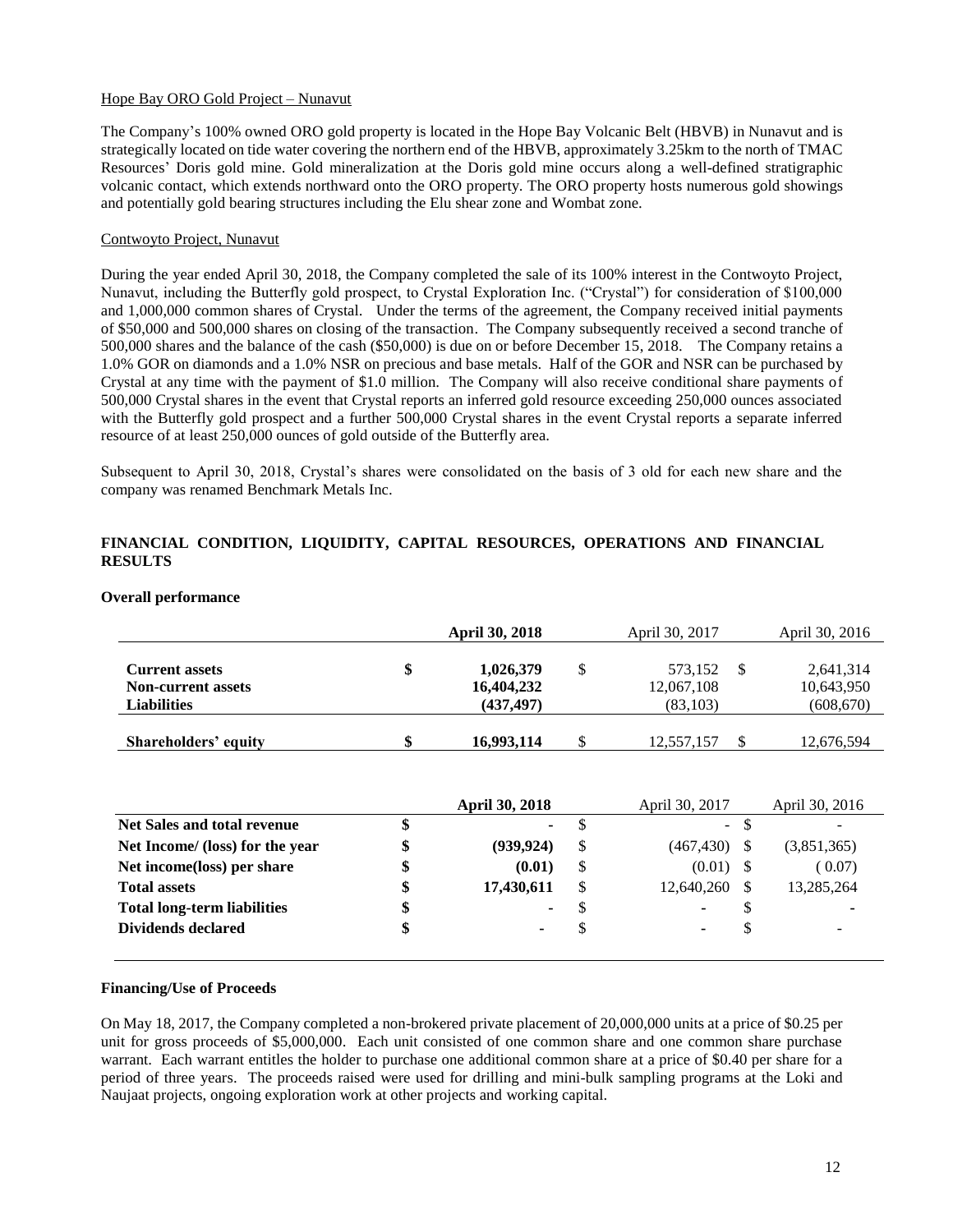On June 19, 2018, the Company completed a non-brokered private placement of 10,135,000 flow-through shares at a price of \$0.20 per share and 6,481,717 units at a price of \$0.17 per unit for gross proceeds of \$3,128,892. Each unit consisted of one common non-flow-through share and one common share purchase warrant. Each warrant entitles the holder to purchase one additional common share at a price of \$0.30 per share for a period of two years. The proceeds raised will be used for drilling and sampling programs at the Mel, Loki, and Naujaat projects as well as ongoing exploration work on other projects and working capital.

# **Results of Operations**

During the year ended April 30, 2018 (the "current year"), the Company recorded a loss of \$939,924 or \$0.01 per share. This is compared with a loss of \$467,430 or \$0.01 per share for the year ended April 30, 2017 (the "comparative year"). The \$472,494 increase in the loss for the current year compared to the comparative year was largely due to reduced sales of non-core exploration assets, increased advertising and increased share-based compensation costs. Share-based compensation costs were lower in the comparative year because the Company did not grant stock options during that year.

Expenses for the current year were \$1,179,779 (comparative year - \$700,389) an increase of \$479,390 from the comparative year. The increase in expenses during the current year was largely related to increased share-based compensation \$412,945 (comparative year - \$2,068) and an increase in advertising, promotion and travel \$177,159 (comparative year - \$70,662). During the current year the vesting of options and increased promotional activities resulted in increased costs while increased exploration activity during the quarter resulted in the allocation of expenses to exploration projects and reduction in costs.

In addition, to the increased expenses during the current year the Company sold non-core exploration and evaluation assets to unrelated third parties for \$205,000 (comparative year - \$299,774), gained \$7,435 (comparative year – lost \$21,893) on marketable securities and warrants and wrote off \$nil (comparative year - \$50,944) of exploration and evaluation assets.

# **Summary of quarterly results**

The following table sets out selected unaudited quarterly financial information of North Arrow and is derived from the Company's unaudited quarterly consolidated financial statements prepared by management. The Company's interim consolidated financial statements are prepared in accordance with IFRS and are expressed in Canadian dollars.

| <b>Quarter Ending</b> | Interest Income |        |    | Income or (Loss)<br>from Continued<br><b>Operation and Net</b><br>Income (Loss) |    | <b>Basic Earnings</b><br>(Loss) per share<br>from Continued<br><b>Operation and Net</b><br>Income (Loss) |      | Earnings (Loss) per<br>share |
|-----------------------|-----------------|--------|----|---------------------------------------------------------------------------------|----|----------------------------------------------------------------------------------------------------------|------|------------------------------|
| April 30, 2018        | \$              | 5.245  | \$ | (158, 735)                                                                      | S  | $(0.00)$ \$                                                                                              |      | (0.00)                       |
| January 31, 2018      | \$              | 4.540  | \$ | (191.924)                                                                       | S  | (0.00)                                                                                                   | - \$ | (0.00)                       |
| October 31, 2017      | \$              | 10.599 | \$ | (222, 697)                                                                      | S  | (0.00)                                                                                                   | - \$ | (0.00)                       |
| July 31, 2017         | \$              | 7,036  | \$ | (366, 568)                                                                      | \$ | (0.01)                                                                                                   | - \$ | (0.01)                       |
| April 30, 2017        | \$              | 419    | \$ | (214, 458)                                                                      | \$ | (0.01)                                                                                                   | -S   | (0.01)                       |
| January 31, 2017      | \$              | 1,137  | \$ | (152, 947)                                                                      | \$ | 0.00                                                                                                     | S    | 0.00                         |
| October 31, 2016      | \$              | 1.769  | \$ | (137, 460)                                                                      | S  | 0.00                                                                                                     | S    | 0.00                         |
| July 31, 2016         | \$              | 2,697  | S  | 37,435                                                                          | \$ | 0.00                                                                                                     | \$   | 0.00                         |

# **Variations in Quarterly Results**

The Company's quarterly results can be affected by many factors such as seasonal fluctuations, variations in capital markets, the write-off of capitalized amounts, stock-based compensation costs, tax recoveries and legal matters.

The \$158,735 loss for the fourth quarter of fiscal 2018 reflects the Company's ongoing administration costs, share based compensation costs of \$32,294 and increased advertising, promotion and travel costs.

The \$191,924 loss for the third quarter of fiscal 2018 reflects the Company's ongoing administration costs, share based compensation costs of \$54,196 and increased advertising, promotion and travel costs.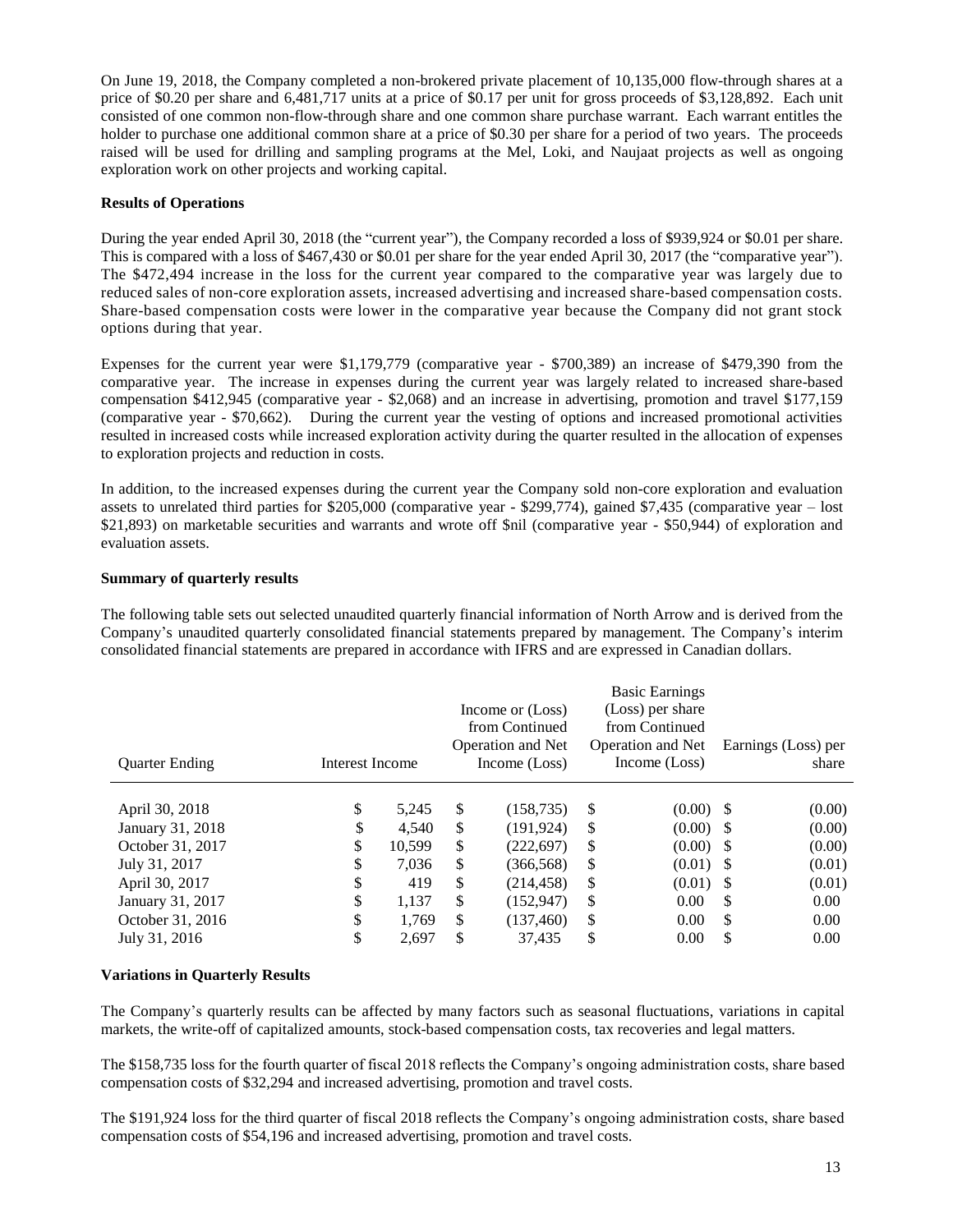The \$222,697 loss for the second quarter of fiscal 2018 reflects the Company's ongoing administration costs, share based compensation costs of \$62,445 and increased advertising, promotion and travel costs.

The \$366,568 loss for the first quarter of fiscal 2018 reflects the Company's ongoing administration costs, share based compensation costs of \$264,010 and a \$102,500 recovery on the sale of exploration and evaluation assets.

The \$214,458 loss for the fourth quarter of fiscal 2017 reflects the Company's ongoing administration costs as it has maintained its properties and undertaken activities to raise funds.

The \$152,947 loss for the third quarter of fiscal 2017 reflects ongoing administration, a gain of \$33,750 on the completion of the sale of mineral property information, a recovery of amounts previously written off related to exploration and evaluation assets and marketable security transactions.

The \$137,460 loss for the second quarter of fiscal 2017 reflects ongoing administration, a cash gain of \$32,500 on the sale of mineral property information, a write-off of exploration and evaluation assets and marketable security transactions.

The \$37,435 net income for the first quarter of fiscal 2017 reflects a non-cash gain on the sale of mineral properties of \$233,524, a write-off of \$39,984 of exploration and evaluation assets and ongoing administration costs of the Company.

# **Fourth Quarter**

At April 30, 2018, the Company had cash of \$774,951, exploration and evaluation assets of \$16,340,050, accounts payable and accrued liabilities of \$437,497 and shareholders' equity of \$16,993,114. These amounts are compared to cash of \$368,124, exploration and evaluation assets of \$11,999,472, accounts payable and accrued liabilities of \$83,103 and shareholders' equity of \$12,557,157 at April 30, 2017. During fiscal 2018, the Company completed a private placement for net proceeds of \$4,963,748 which has enabled the Company to continue exploration and evaluation activities on its projects.

During the fourth quarter of April 30, 2018 the Company incurred a loss of \$158,735 compared to a loss of \$214,458 for the comparative quarter of fiscal 2017. During the fourth quarter of 2018 the Company had expenses of \$272,084 (comparative quarter - \$211,654) that included \$32,294 (comparative quarter - \$nil) of share-based compensation.

During the fourth quarter of fiscal 2018, the Company continued exploration and evaluation activities on its projects and incurred exploration and evaluation expenditures of \$1,148,764 (comparative quarter - \$526,872). In addition, as a result of the activity level of the exploration programs, accounts payable at April 30, 2018 included \$372,998 (April 30, 2017 - \$22,171) of exploration and evaluation expenditures resulting in increased accounts payable at year end compared to fiscal 2017.

# **Liquidity**

At April 30, 2018 the Company had working capital of \$588,882 compared to a working capital of \$490,049 at April 30, 2017. During the current year the Company's cash position increased \$406,827 (comparative year – decreased - \$2,139,516) as a result of completing a \$4,963,748 (comparative year - \$nil) financing less cash expenditures of \$722,682 (comparative year - \$622,237) and \$3,834,239 (comparative year - \$1,517,279) spent on operating and investing activities respectively.

# **Operating activities**

During the current year the Company's operating activities used \$722,682 (comparative year - \$622,237) of cash. The use of cash in operating activities during the year reflects the Company's funding of a loss of \$939,924 (comparative year – \$467,430) adjusted for both non-cash gains and expenditures and the use of cash of \$978 (comparative year – source of \$50,719) for funding changes in items such as accounts receivable, prepaid expenses, due to related parties and accounts payable.

Non-cash gains and expenditures consist of the recovery of exploration and evaluation assets \$205,000 (comparative year - \$299,774), share-based compensation \$412,945 (comparative year - \$2,068), write-offs \$nil (comparative year -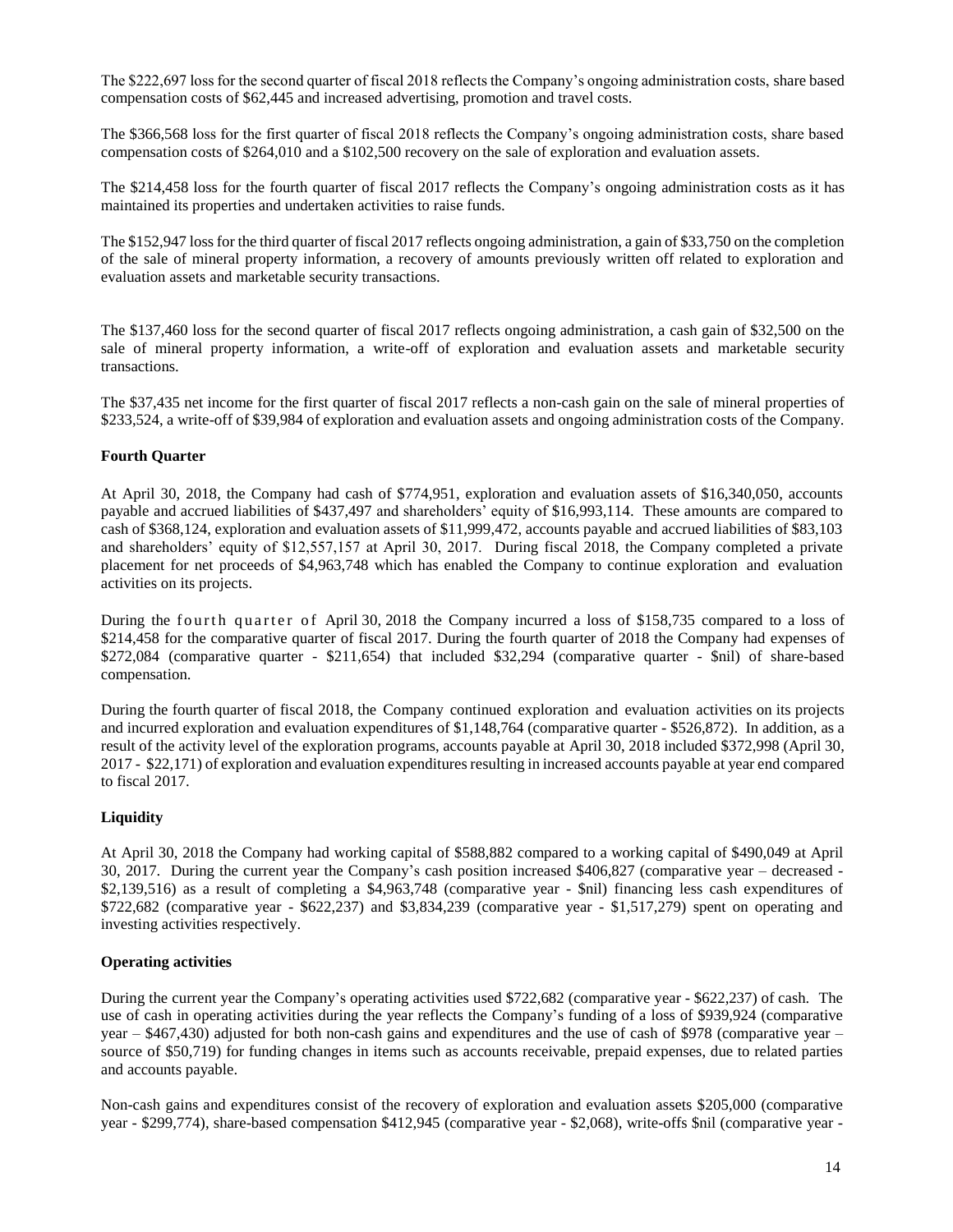\$50,944), depreciation \$17,710 (comparative year - \$19,343) and a gain of \$7,435 (comparative year – loss of \$21,893) on warrants and marketable securities.

# **Investing activities**

During the current year the Company's investing activities used \$3,834,239 (comparative year - \$1,517,279) of cash. During the current year the Company used \$4,004,007 (comparative year - \$1,634,315) to evaluate its exploration and evaluation assets and purchase equipment. The investing expenditures for the current year were reduced by the cash the Company received of \$169,768 (comparative year - \$117,036) from the sale of exploration and evaluation assets and marketable securities.

#### **Financing activities**

During the current year the Company raised net proceeds of \$4,963,748 (comparative year - \$nil) from the issuance of units by way of a private placement.

# **Capital Resources**

The Company's financial condition and future prospects are significantly affected by overall economic conditions. The Company has no source of operating revenue and relies on equity financings, joint ventures and warrant and stock option exercises to further exploration on its properties.

The Company's long-term financial success is dependent on management's ability to discover and develop economically viable mineral deposits. Actual funding requirements may vary from those planned due to a number of factors, including the progress of exploration activity and the Company's ability to raise additional funds on favourable terms. Management recognizes there will be risks involved that may be beyond their control. The Company intends to continue to use various strategies to minimize its dependence on equity capital, including the securing of joint venture partners where appropriate.

The Company's ability to generate cash is very much affected by the current market conditions, its share price and thirdparty interest in its assets. In the current equity market, funds for companies at an early/grass-roots stage of exploration are limited and dilution to existing shareholders from an equity financing increases as the share price decreases. The Company has no credit facilities that could be used for ongoing operations because it has no operating cash flow.

In order to finance the Company's exploration programs and to cover administrative and overhead expenses, the Company raises money through equity sales, from the exercise of convertible securities and, in the past, from the sale of investments. Although the Company has had past success in obtaining financing, there can be no such assurance that it will be able to obtain adequate financing in the future or that the terms of any financing will be favourable. Many factors influence the Company's ability to raise funds, including the state of the resource market and commodities prices and, the climate for mineral exploration.

The Company's management actively manages its landholdings in an effort to keep those landholdings with the greatest exploration potential in good standing for as long as possible. The Company's management regularly reviews its cash position against future plans and makes decisions regarding these plans accordingly.

The Company raised additional funds in June 2018 to further exploration efforts at its various exploration properties and to maintain its listing on the TSXV. The Company is seeking to minimize variable expenses to the extent possible and may seek joint venture partners to continue to further exploration of its mineral properties.

#### **Risks and Uncertainties**

#### Industry

An investment in natural resource companies involves a significant degree of risk. The degree of risk increases substantially where the Company's properties are in the exploration as opposed to the development stage. Investment in the securities of the Company should be considered as highly speculative due to the nature of the Company's business. The following additional risk factors should be given special consideration.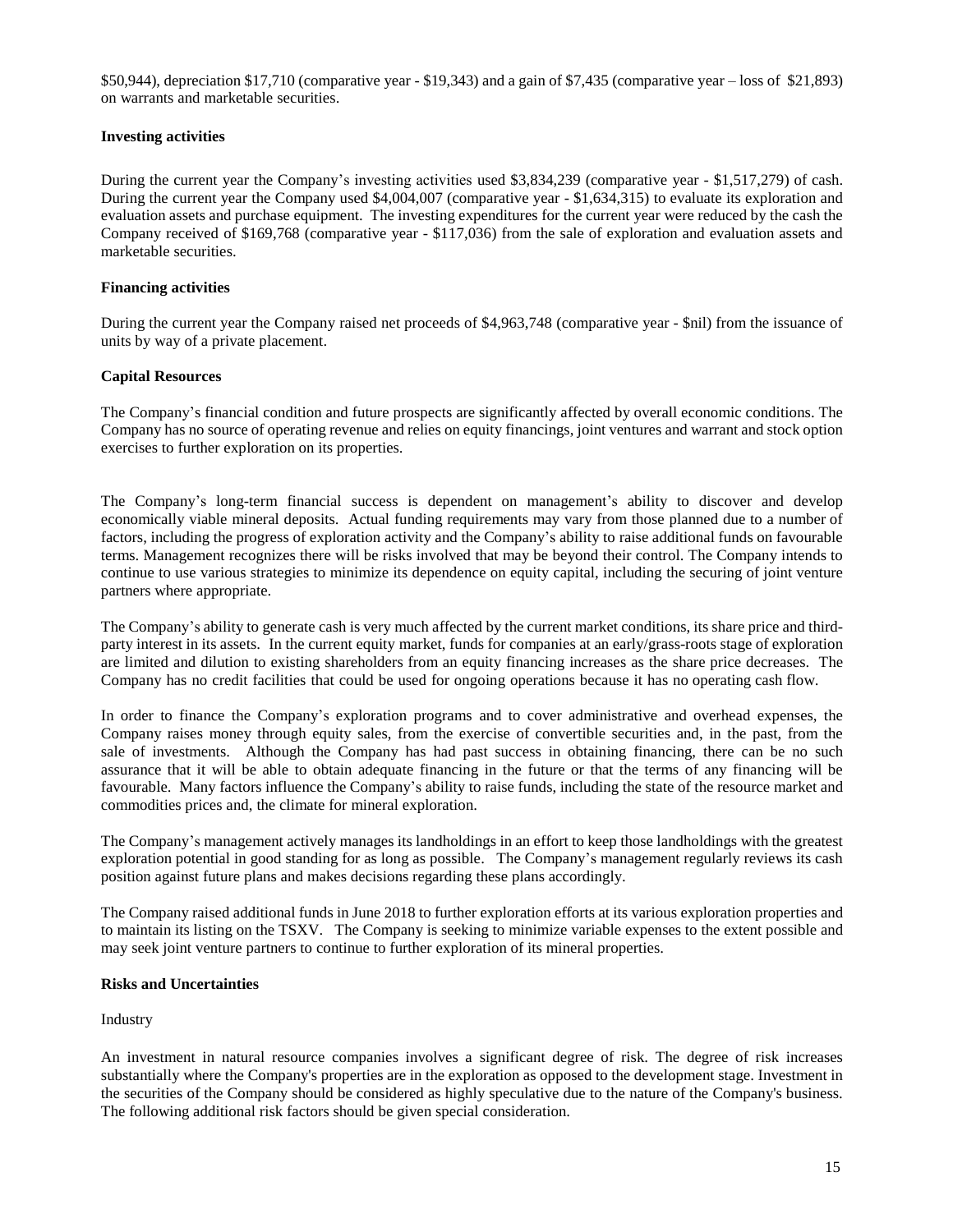#### Exploration, Development and Mining Risks

Exploring and developing mineral resource projects bears a high potential for all manner of risks. Additionally, few exploration projects successfully achieve development due to factors that cannot be predicted or foreseen. Moreover, even one such factor may result in the economic viability of a project being detrimentally impacted such that it is neither feasible nor practical to proceed. Mineral exploration involves many risks, which even a combination of experience, knowledge and careful evaluation may not be able to overcome. Operations in which the Company has a direct or indirect interest will be subject to all the hazards and risks normally incidental to exploration, development and production of diamonds and base/precious metals, any of which could result in work stoppages, damage to property, and possible environmental damage. If any of the Company's exploration programs are successful, there is a degree of uncertainty attributable to the calculation of resources and reserves and the corresponding grades that could be mined or dedicated to future production. Until reserves are actually mined and processed, calculations of quantity and grade must be considered as estimates only. In addition, the quantity of resources and reserves may vary depending on diamond or metal prices. Any material change in resources and reserves, including grade or recovery ratio, may affect the economic viability of the Company's properties. In addition, there can be no assurance that diamond and metal recoveries in smallscale laboratory tests will be duplicated in larger scale tests under on-site conditions or during production. The Company closely monitors its activities and those factors, which could impact them, and employs experienced consulting, engineering, and legal advisors to assist in its risk management reviews.

The Company's properties are currently being assessed for exploration and as a result, the Company has no source of operating cash flow. Failure to obtain additional financing could result in a delay or indefinite postponement of further exploration. Development of the Company's mineral properties will only follow upon obtaining satisfactory exploration results. Mineral exploration and development involves a high degree of risk and few properties that are explored are ultimately developed into producing mines. There is no assurance that the Company's mineral exploration and development activities will result in any discoveries of mineralization that can be converted into resources or reserves. The long-term profitability of the Company's operations will be in part directly related to the cost and success of its exploration programs, which may be affected by a number of factors. Substantial expenditures are required to establish resources and reserves through drilling, to develop metallurgical processes to extract the metal or diamonds, in the case of new properties, to develop the mining and processing facilities and infrastructure at any site chosen for mining. Although substantial benefits may be derived from the discovery of a major mineralized deposit, no assurance can be given that minerals will be discovered in sufficient quantities to justify commercial operations or that the funds required for development can be obtained on a timely basis.

#### Foreign Operation Risks

Historically, the majority of the Company's expenses have been denominated in Canadian Dollars so its exposure to foreign exchange risk has been limited. Exploration activities outside of Canada can expose the Company to foreign exchange risk. Presently, the Company does not have foreign operations or use foreign-exchange contracts to mitigate this risk, but that may change in future, depending upon the size of the Company's exploration programs denominated in currencies other than the Canadian Dollar.

#### Insurance

The Company's involvement in the exploration for mineral properties may result in the Company becoming subject to liability for pollution, property damage, personal injury or other hazards. Although the Company may have insurance to address many risks, such insurance has limitations on liability that may not be sufficient to cover the full extent of such liabilities. In addition, such risks may not, in all circumstances be insurable or, in certain circumstances, the Company may elect not to obtain insurance to deal with specific risks due to the high premiums associated with such insurance or other reasons. The payment of such uninsured liabilities would reduce the funds available to the Company. The occurrence of a significant event that the Company is not fully insured against, or the insolvency of the insurer of such event, could have a material adverse effect on the Company's financial position, results of operations or prospects.

#### Environmental Risks

16 Environmental legislation is evolving in a manner expected to result in stricter standards and enforcement, larger finesAll phases of the mineral exploration and development business present environmental risks and hazards and are subject to environmental legislation. Environmental legislation provides for, among other things, restrictions and prohibitions on spills, releases or emissions of various substances used and or produced in association with mineral exploration and mining operations. The legislation also requires that facility sites be operated, maintained, abandoned and reclaimed to the satisfaction of applicable regulatory authorities. Compliance with such legislation can require significant expenditures and a breach may result in the imposition of fines and penalties, some of which may be material.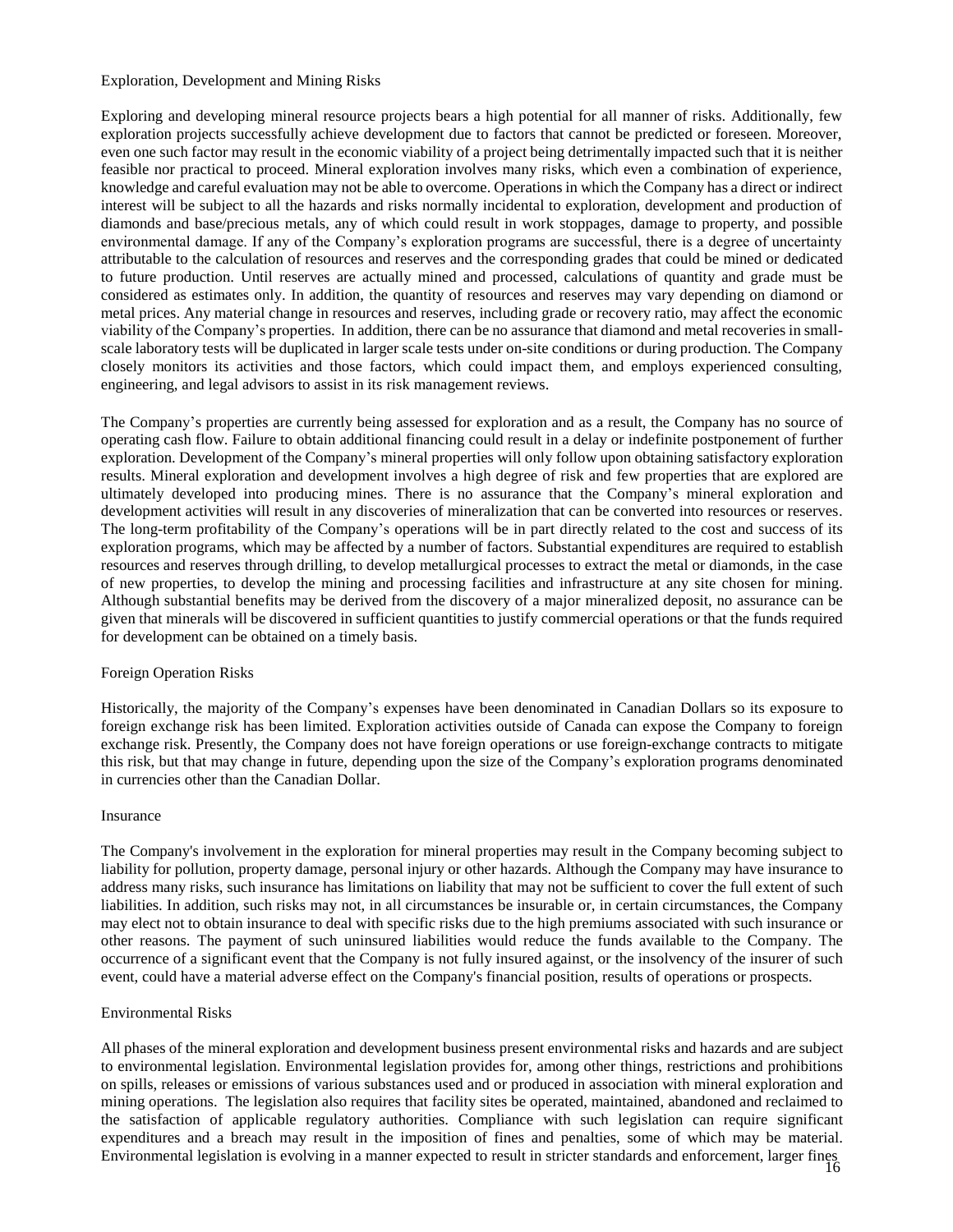and liability and potentially increased capital expenditures and operating costs. The discharge of pollutants into the air, soil or water may give rise to liabilities to foreign governments and third parties and may require the Company to incur costs to remedy such discharge. No assurance can be given that the application of environmental laws to the business and operations of the Company will not result in a curtailment of production or a material increase in the costs of production, development or exploration activities or otherwise adversely affect the Company's financial condition, results of operations or prospects.

# Prices, Markets and Marketing of Diamonds and Base/Precious Metals

The Company's revenues, if any, are expected to be in large part derived from the mining and sale of diamonds and base/precious metals or interests related thereto. The price of those commodities has fluctuated widely, particularly in recent years, and is affected by numerous factors beyond the Company's control including international economic and political trends, expectations of inflation, currency exchange fluctuations, interest rates, global or regional consumptive patterns, speculative activities, increased production due to new mine developments and improved mining and production methods. The effect of these factors on the price of diamonds and base/precious metals, and therefore the economic viability of any of the Company's exploration projects, cannot accurately be predicted.

The marketability of any minerals acquired or discovered may be affected by numerous factors which are beyond the control of the Company and which cannot be accurately predicted, such as the proximity and capacity of milling facilities, mineral markets and processing equipment and governmental regulations including regulations relating to royalties, allowable production and importing and exporting of minerals.

# Substantial Capital Requirements and Liquidity

The Company anticipates that it will make substantial capital expenditures for the acquisition, exploration, development and production of its mineral properties in the future. The Company currently has no revenue and may have limited ability to expend the capital necessary to undertake or complete future drilling programs. There can be no assurance that debt or equity financing, or cash generated by operations will be available or sufficient to meet these requirements or for other corporate purposes or, if debt equity financing is available, that it will be on terms acceptable to the Company. Moreover, future activities may require the Company to alter its capitalization significantly. The inability of the Company to access sufficient capital for its operations could have a material adverse effect on the Company's financial condition, results of operations or prospects.

#### Issuance of Debt

From time to time the Company may enter into transactions or activities that may be financed with debt which could impair the Company's ability to obtain additional financing in the future. The inability of the Company to access sufficient capital for the repayment of any debt could have a material effect on the Company's financial condition, results of operations or prospects.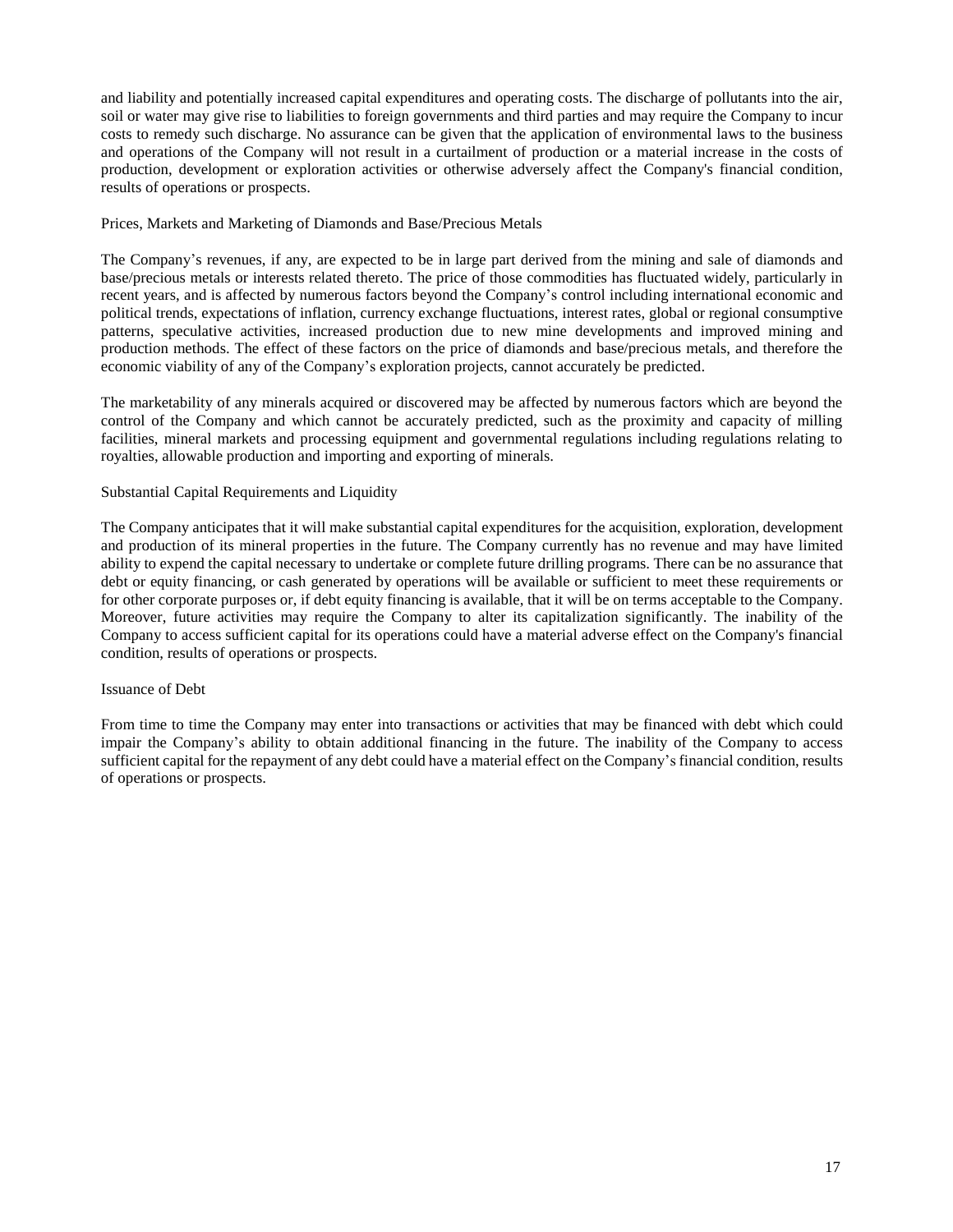# **Outstanding Share Data**

The Company's authorized capital is unlimited common shares without par value.

As at July 5, 2018, the Company had the following shares, options and warrants outstanding:

|                               |        | Number        |
|-------------------------------|--------|---------------|
| Shares issued and outstanding |        | 92,772,458    |
| Options:                      |        |               |
| Expire May 10, 2023           | \$0.27 | 2,075,000     |
| Expire September 23, 2018     | \$0.50 | 200,000       |
| Expire January 28, 2019       | \$0.70 | 985,000       |
| Expire September 25, 2019     | \$0.60 | 680,000       |
| Expire December 16, 2019      | \$0.54 | 200,000       |
| Expire June 23, 2022          | \$0.27 | 2,230,000     |
| Expire November 21, 2022      | \$0.25 | 150,000       |
|                               |        |               |
| Warrants:                     |        |               |
| August 19, 2018               | \$0.65 | 500,000       |
| May 18, 2020                  | \$0.40 | 20,000,000    |
| June 15, 2020                 | \$0.30 | 6,481,717     |
|                               |        |               |
| Fully diluted                 |        | 126, 274, 175 |

#### **Share issuances**

Effective February 15, 2017, the Company acquired Stornoway's remaining interests in the Pikoo and Naujaat diamond projects by issuing to Stornoway 2,000,000 common shares of the Company. The shares were issued at a fair value of \$380,000 which was allocated to acquisition costs for the Naujaat and Pikoo projects. In addition, the Company agreed to pay Stornoway \$2.5 million at the time the first royalty payments relating to the Naujaat project are payable and \$1.25 million at the time the first royalty payments relating to the Pikoo project are payable. In addition, Stornoway retains a 0.5% GOR and NSR on diamond, precious metal and base metal production from the Naujaat project and a 1% GOR and NSR on diamond and base metal production from the Pikoo project.

On May 18, 2017, the Company completed a non-brokered private placement of 20,000,000 units at a price of \$0.25 per unit for gross proceeds of \$5,000,000. Each unit consisted of one common share and one common share purchase warrant. Each warrant entitles the holder to purchase one additional common share at a price of \$0.40 per share for a period of three years. The proceeds raised will be used for a planned drill program at Naujaat, ongoing exploration work at other projects and working capital**.**

Subsequent to April 30, 2018, the Company completed both a non-brokered private placement of flow through shares at a price of \$0.20 per share and a concurrent placement of non-flow through units for gross proceeds of \$3,128,892. Each non-flow through unit was issued at a price of \$0.17 and consisted of a common share and a common share purchase warrant. Each warrant will entitle the holder to purchase an additional share of the Company at a price of \$0.30 per share for a period of two years. Additionally, if the closing price of the Company's shares is at or above \$0.40 for a period of 10 consecutive trading days the expiry date of the warrants may be accelerated to the date that is 30 trading days after the acceleration trigger date. Finders fees totalling \$67,842 were payable on a portion of the placement.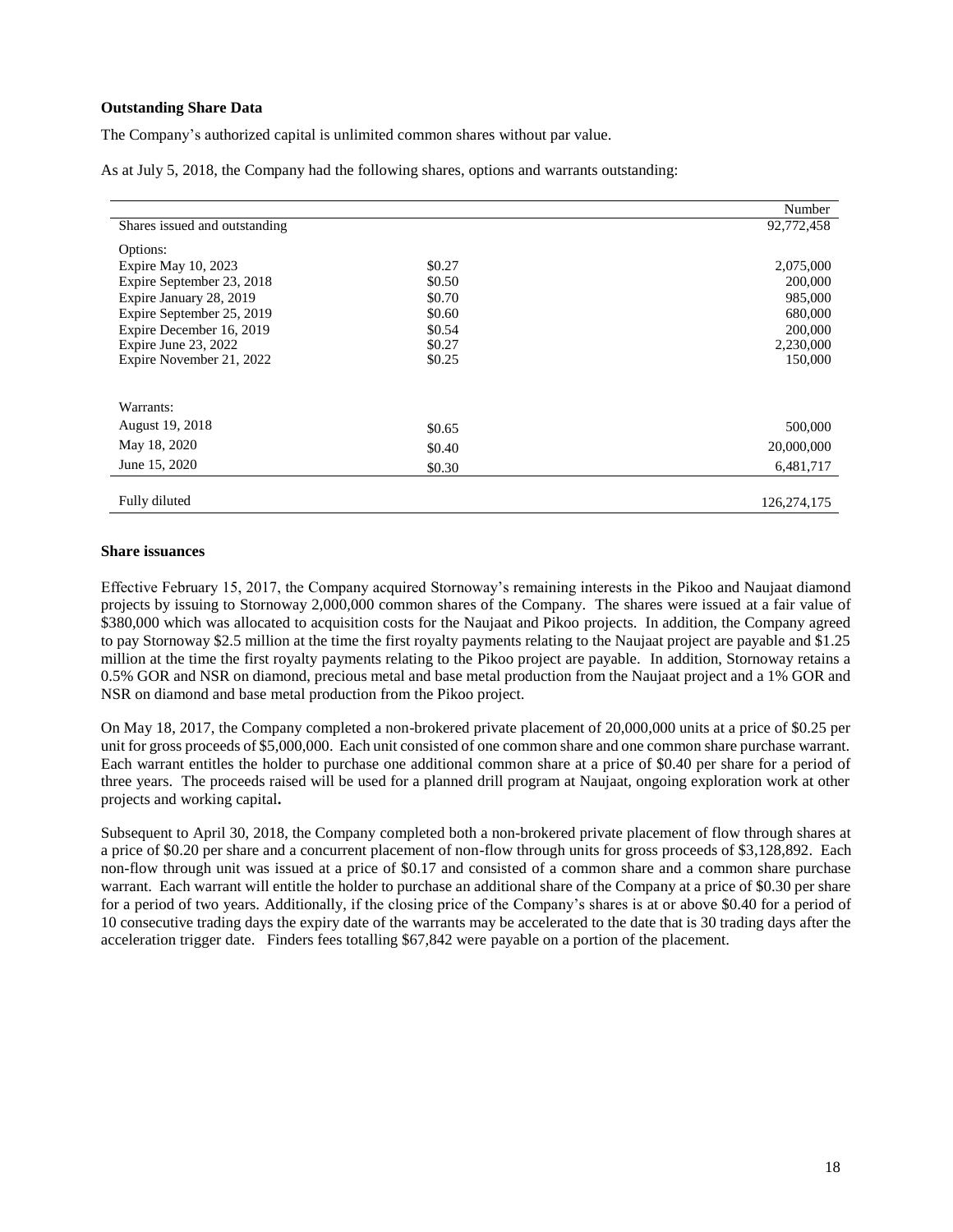#### **Stock options and warrants**

At the Company's Annual General Meeting on November 9, 2017, the shareholders of the Company ratified the stock option plan (the "Plan"). The Plan gives the directors the authority to grant options to directors, officers, employees and consultants. The maximum number of shares to be issued under the Plan is 10% of the issued and outstanding common shares at the time of the grant. The exercise price of each option granted shall not be less than the market price at the date of grant less a discount up to 25% in accordance with the policies of the TSXV.

Options granted can have a term up to 5 years with vesting provisions determined by the directors in accordance with TSXV policies for Tier 2 Issuers, with a typical vesting period of 25% upon grant and 25% every six months thereafter.

#### **Transactions with Related Parties**

The Company incurred the following transactions in the normal course of operations in connection with companies which have an officer and/or director in common.

- a) Paid or accrued consulting fees of \$18,000 (2017 \$18,000) to the Corporate Secretary of the Company. This amount is included in salaries disclosed below.
- b) Paid \$3,842 (2017 \$3,842) for office costs to a company controlled by a director.
- c) Charged related parties \$27,600 (2017 \$28,800) for rent, office and administrative costs.
- d) Included in other receivables is \$514 (2017 \$6,632) due from companies having a director or officers in common.
- e) Amounts totalling \$2,249 (2017 \$6,896) are owing to related and previously related parties.

The remuneration of directors and key management personnel during the year ended April 30, 2018 was as follows:

|                                       | April 30, 2018 | April 30, 2017 |
|---------------------------------------|----------------|----------------|
| Salaries <sup>1,3</sup>               | \$<br>193,112  | 224,676        |
| Salaries in exploration $costs^{1,3}$ | 113,730        | 82,166         |
| Share-based compensation <sup>2</sup> | 252,167        | 2,068          |
|                                       |                |                |
| Total                                 | 559,009        | 308,910        |

1 – When key management is working specifically on mineral properties their time is capitalized against the mineral property.

2 – Share-based compensation is the fair value of options that have been granted to directors and key management personnel

3 – CEO - \$225,000, CFO \$60,000 and Corporate Secretary \$18,000.

During the year ended April 30, 2016, the Company entered into an employment agreement with a senior employee and officer for his services requiring a minimum annual payment of \$225,000. In addition, the employment agreement contains clauses which could provide for a payment or payments in excess of \$450,000 on termination of employment or conclusion of a change in control or similar transaction.

#### **Commitments**

The commitment for rental of the Company's office space and equipment is as follows:

| Year ending    |          |
|----------------|----------|
| April 30, 2019 | \$78,226 |
| April 30, 2020 | \$78,226 |
| April 30, 2021 | \$59,579 |
| April 30, 2022 | \$3.636  |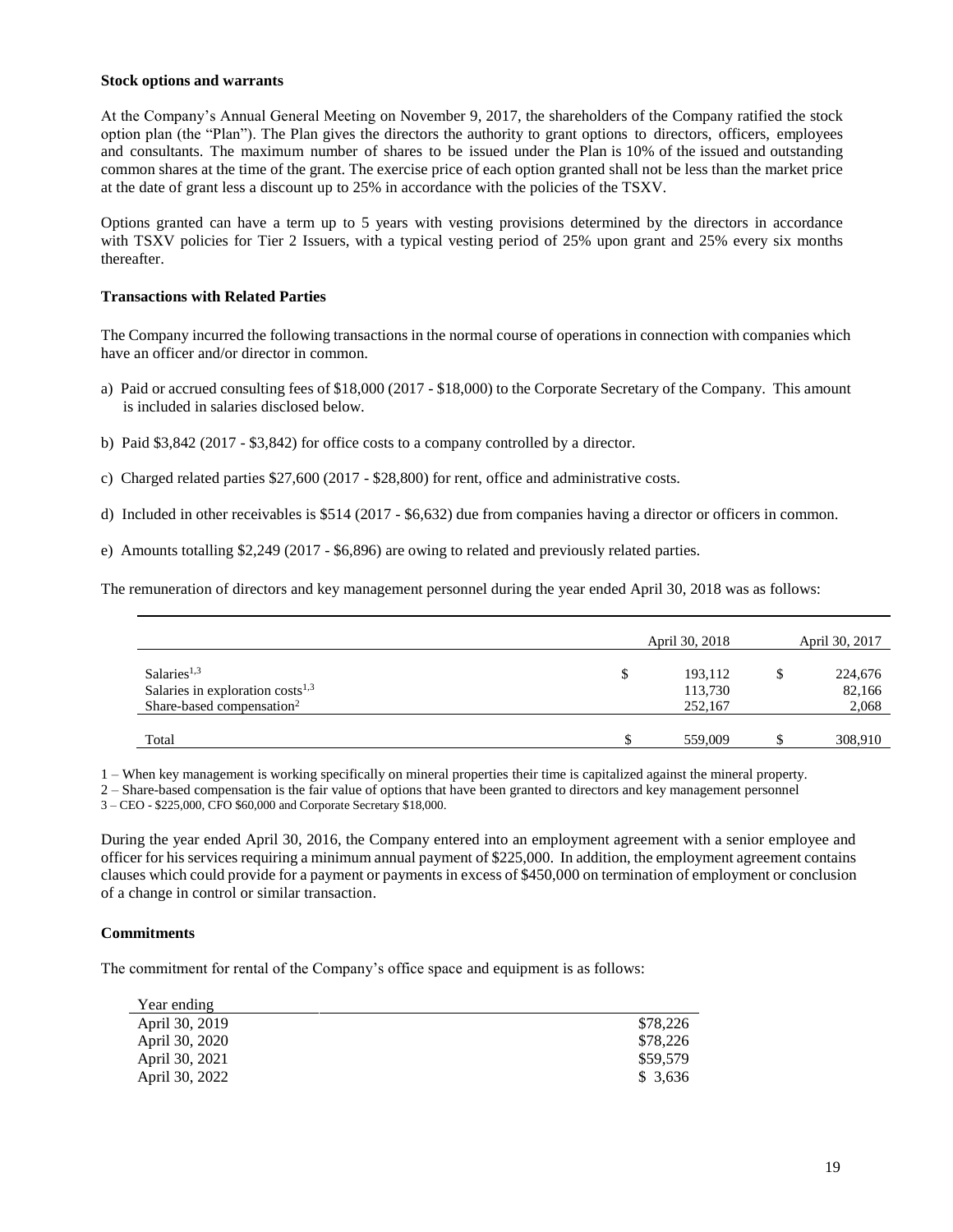# **CHANGES IN ACCOUNTING POLICIES AND CRITICAL ACCOUNTING ESTIMATES, JUDGMENTS AND ASSUMPTIONS**

# **NATURE AND CONTINUANCE OF OPERATIONS**

North Arrow Minerals Inc. (the "Company") is incorporated federally under the laws of the Canada Business Corporations Act ("CBCA").

The financial statements of the Company are presented in Canadian dollars, which is the functional currency of the Company. The Company trades on the TSX Venture Exchange (TSXV – NAR) and its registered office address is Ste. #960-789 West Pender Street, Vancouver, BC, Canada V6C 1H2.

The Company's principal business activity is the acquisition and exploration of exploration and evaluation assets. To date, the Company has not generated significant revenues from operations and is considered to be in the exploration stage.

The Company's financial statements have been prepared on a going concern basis which assumes the Company will be able to realize its assets and discharge its liabilities in the normal course of business for the foreseeable future. At April 30, 2018, the Company had an accumulated deficit of \$20,576,532 (April 30, 2017 - \$19,636,608), incurred ongoing losses and has no source of recurring revenue. These material uncertainties may cast significant doubt upon the Company's ability to continue as a going concern. The Company's financial statements do not reflect the adjustments to the carrying values of assets and liabilities, the reported amounts of expenses and the classification of statement of financial position items if the going concern assumption was inappropriate. These adjustments could be material.

The Company's continuation as a going concern is dependent on the successful results from its mineral property exploration activities, its ability to reduce or defer discretionary expenditures and its continued ability to raise equity capital or borrowings sufficient to meet current and future obligations.

#### **Statement of Compliance**

The Company's financial statements have been prepared in accordance with International Financial Reporting Standards ("IFRS") as issued by the International Accounting Standards Board ("IASB") and interpretations of the International Financial Reporting Interpretations Committee ("IFRIC"). These financial statements are presented in Canadian dollars unless otherwise noted.

#### **Historical cost**

The Company's financial statements have been prepared on a historical cost basis except for certain financial instruments measured at fair value.

#### **Significant accounting judgments, estimates and assumptions**

The preparation of financial statements in conformity with IFRS requires management to make certain estimates, judgments and assumptions that affect the reported amounts of assets and liabilities at the date of the financial statements and the reported revenues and expenses during this period.

Although management uses historical experiences and its best knowledge of the amount, events or actions to form the basis for judgments and estimates, actual results may differ from these estimates.

The most significant accounts that require estimates as the basis for determining the stated amounts include the recoverability of exploration and evaluation assets, valuation of share-based payments, marketable securities and valuation of deferred tax amounts.

Critical judgments exercised in applying accounting policies that have the most significant effect on the amounts recognized in the financial statements are as follows:

Economic recoverability and probability of future benefits of exploration and evaluation costs*.* 

Management has determined that exploration, evaluation and related costs incurred which were capitalized may have future economic benefits and may be economically recoverable. Management uses several criteria in its assessments of economic recoverability and probability of future economic benefits including geologic and other technical information, the history of conversion of mineral deposits with similar characteristics to its own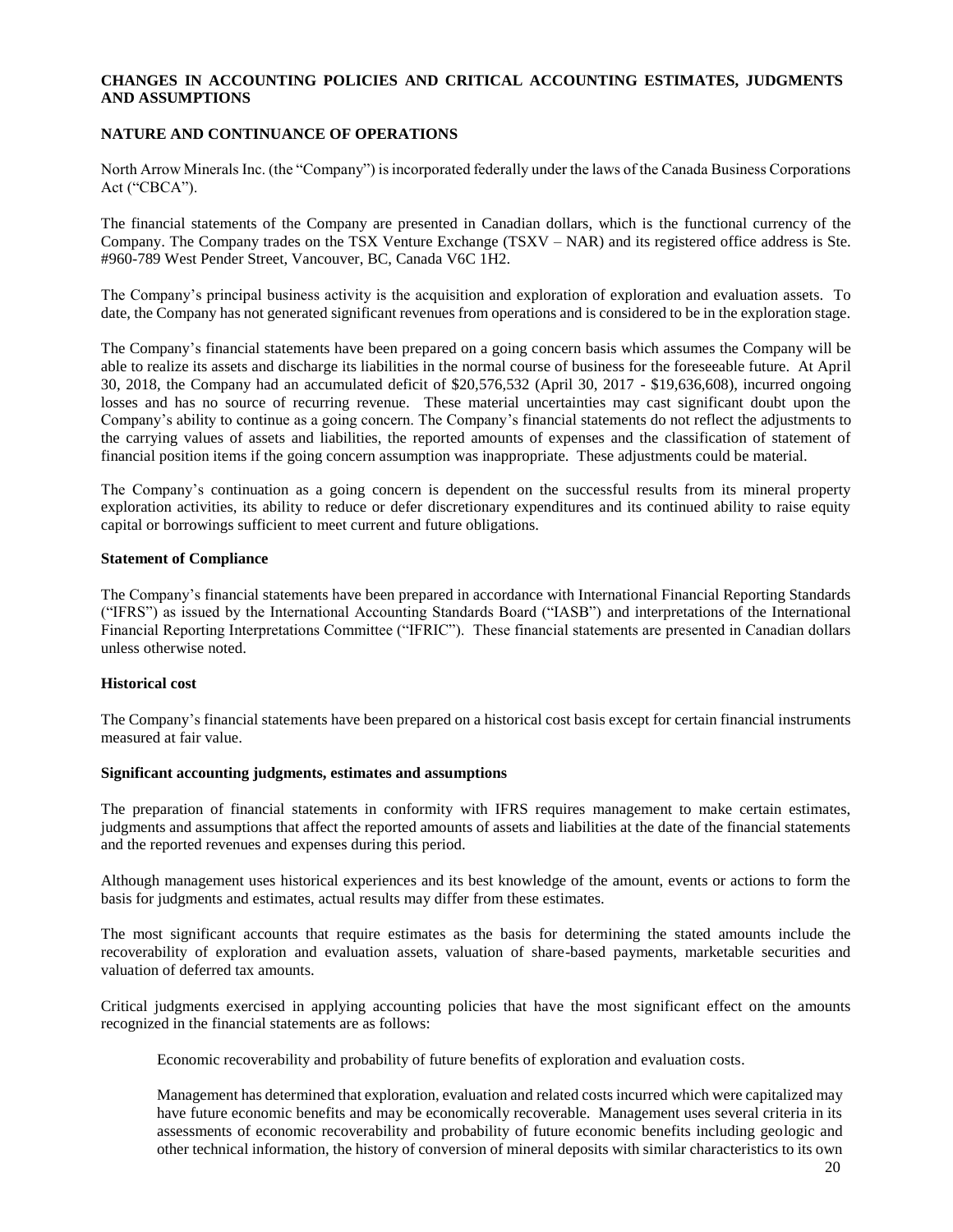properties to proven and probable mineral reserves, the quality and capacity of existing infrastructure facilities, evaluation of permitting and environmental issues and local support for the project.

Valuation of share-based payments and warrants recorded as marketable securities

The Company uses the Black-Scholes Option Pricing Model for valuation of share-based payments and warrants recorded as marketable securities. Option pricing models require the input of subjective assumptions including expected price volatility, interest rates and forfeiture rate. Changes in the input assumptions can materially affect the fair value estimate and Company's earnings and equity reserves.

Income taxes

In assessing the probability of realizing income tax assets, management makes estimates related to expectations of future taxable income, applicable tax opportunities, expected timing of reversals of existing temporary differences and the likelihood that tax positions taken will be sustained upon examination by applicable tax authorities. In making its assessments, management gives additional weight to positive and negative evidence that can be objectively verified.

#### **New Accounting pronouncements**

- i) The IASB has issued standards and amendments which have been adopted by the Company. Each of the new standards is effective for annual periods beginning on or after January 1, 2017. The adoption of the standards and amendments did not have a material effect on the financial statements.
- ii) Certain pronouncements were issued by the IASB or IFRIC but are not yet effective as at April 30, 2018. The Company intends to adopt these standards and interpretations when they become effective.

The following are the accounting standards issued but not effective for the current period that the Company believes could be significant.

#### IFRS 9 - Financial Instruments – classification and measurement

Effective for annual periods beginning on or after January 1, 2018. This is the first part of a new standard on classification and measurement of financial assets that will replace IAS 39, "Financial Instruments: Recognition and Measurement". IFRS 9 has two measurement categories: amortized cost and fair value. All equity instruments are measured at fair value. A debt instrument is recorded at amortized cost only if the entity is holding it to collect contractual cash flows and the cash flows represent principal and interest. Otherwise it is measured at fair value with changes in fair value through profit or loss. In addition, this new standard has been updated to include guidance on financial liabilities and derecognition of financial instruments. The Company has analyzed the impact of adopting IFRS 9 and anticipates that there will be no material changes as a result of adopting this new standard.

IFRS 16 – Leases

Effective for annual periods commencing on or after January 1, 2019, this new standard eliminates the classification of leases as either operating or finance leases and introduces a single lessee accounting model which requires the lessee to recognize assets and liabilities for all leases with a term of longer than 12 months. The Company is currently evaluating the impact the new standard is expected to have on its financial statements.

# **FINANCIAL INSTRUMENTS AND RISK MANAGEMENT**

Financial instruments measured at fair value are classified into one of three levels in the fair value hierarchy according to the relative reliability of the inputs used to estimate the fair values. The three levels of the fair value hierarchy are:

Level 1 – Unadjusted quoted prices in active markets for identical assets or liabilities;

Level 2 – Inputs other than quoted prices that are observable for the asset or liability either directly or indirectly; and Level 3 – Inputs that are not based on observable market data.

The Company's financial instruments consist of cash, marketable securities, receivables and accounts payable and accrued liabilities. Cash is carried at fair value using a Level 1 fair value measurement. The carrying value of receivables, accounts payable and accrued liabilities and due to related parties approximate their fair values due to their immediate or short-term maturity. Marketable securities consisting of common shares are recorded at fair value based on the quoted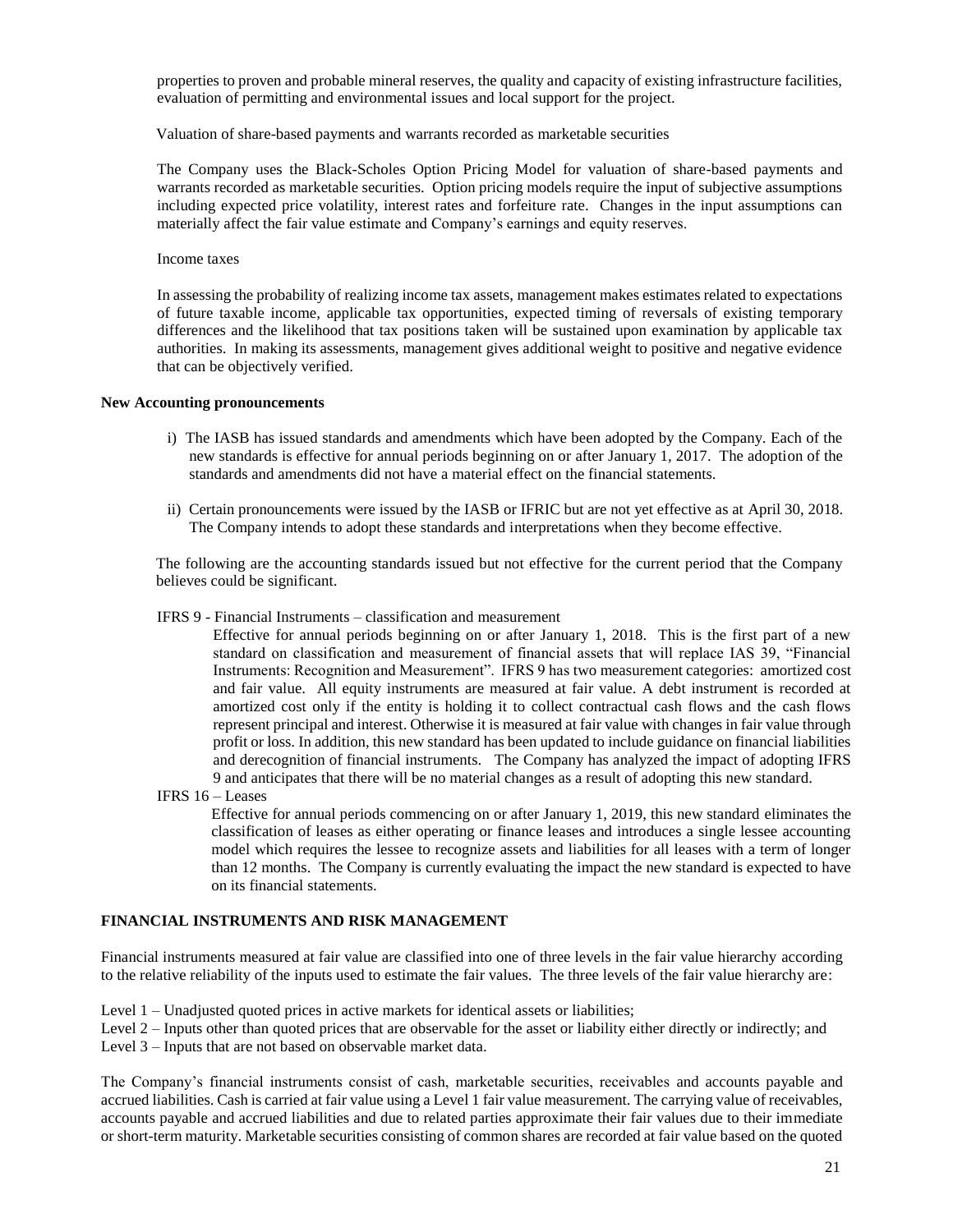market prices in active markets at the reporting date, which is consistent with Level 1 of the fair value hierarchy. Marketable securities consisting of warrants are recorded at fair value based on a Black Scholes pricing model consistent with Level 3 of the fair value hierarchy.

The Company is exposed to a variety of financial risks by virtue of its activities, including credit risk, interest rate risk, liquidity risks, foreign currency risk, and equity market risk. The Company's objective with respect to risk management is to minimize potential adverse effects on the Company's financial performance. The Board of Directors provides direction and guidance to management with respect to risk management. Management is responsible for establishing controls and procedures to ensure that financial risks are mitigated to acceptable levels.

# Credit risk

Credit risk is the risk of financial loss to the Company if a counter-party to a financial instrument fails to meet its contractual obligations. The Company manages credit risk by investing its excess cash in short-term investments with investment grade ratings, issued by a Canadian chartered bank. The Company's receivables consist primarily of sales tax receivables due from the federal government and receivables from companies with which the Company has exploration agreements or options. The maximum exposure to credit risk at the reporting date is the carrying value of the Company's receivables and cash.

#### Interest rate risk

Interest rate risk is the risk that the fair value or future cash flows of a financial instrument will fluctuate because of changes in market interest rates. Financial assets and liabilities with variable interest rates expose the Company to interest rate risk with respect to its cash flow. It is management's opinion that the Company is not exposed to significant interest rate risk.

# Liquidity risk

Liquidity risk is the risk that the Company will not be able to meet its obligations as they become due. The Company's ability to continue as a going concern is dependent on management's ability to raise the funds required through future equity financings, asset sales or exploration option agreements, or a combination thereof. The Company has no regular cash flow from its operating activities. The Company manages its liquidity risk by forecasting cash flow requirements for its planned exploration and corporate activities and anticipating investing and financing activities. Management and the Board of Directors are actively involved in the review, planning and approval of annual budgets and significant expenditures and commitments. Failure to realize additional funding could cast significant doubt on the Company's ability to continue as a going concern. As at April 30, 2018, the Company had cash of \$774,951 (April 30, 2017 - \$368,124) available to settle current liabilities of \$437,497 (April 30, 2017 - \$83,103).

#### Foreign currency risk

The Company's activities are within Canada and accordingly the Company is not subject to significant foreign currency risk.

#### Equity market risk

The Company is exposed to equity price risk arising from its marketable securities, which are classified as availablefor- sale. The Company plans to sell its marketable securities as market conditions permit, or as is required to finance the Company's operations from time-to-time.

# **Capital Management**

The capital of the Company consists of the items included in shareholders' equity. The Company manages its capital structure and makes adjustments to it, based on the funds available to the Company. The Company's objective for capital management is to plan for the capital required to support the Company's ongoing acquisition and exploration of its mineral properties and to provide sufficient funds for its corporate activities.

The Company's exploration and evaluation assets are in the exploration stage. As an exploration stage company, the Company is currently unable to self-finance its operations. The Company has historically relied on equity financings to finance its operations. In order to carry out the Company's planned exploration programs and to pay for administrative costs, the Company will have to raise additional funds as required and raised \$3,128,892 subsequent to